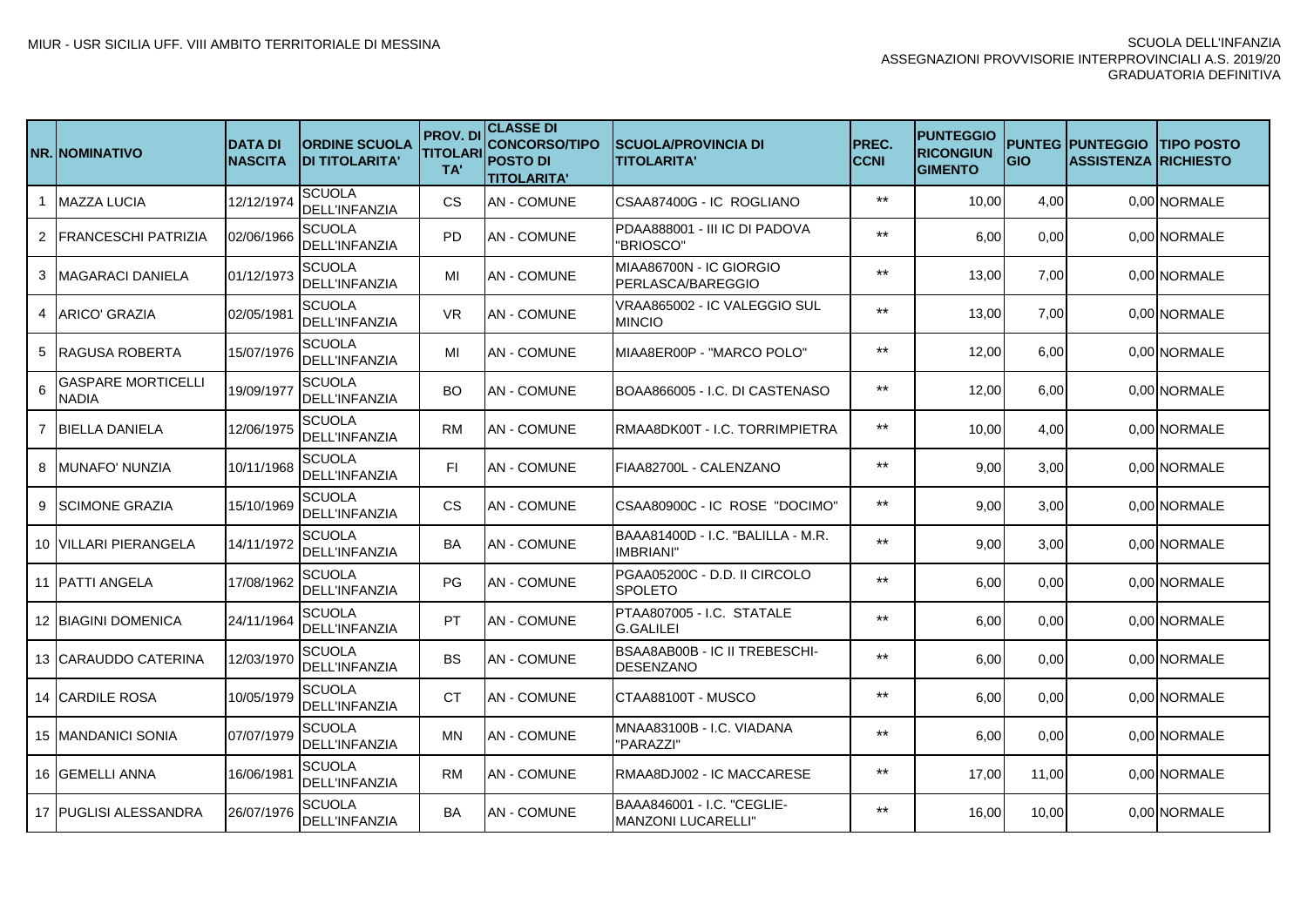|    | NR.INOMINATIVO                         | <b>DATA DI</b><br><b>NASCITA</b> | <b>ORDINE SCUOLA</b><br><b>DI TITOLARITA'</b> | <b>PROV. DI</b><br><b>TITOLARI</b><br>TA' | <b>CLASSE DI</b><br><b>CONCORSO/TIPO</b><br><b>POSTO DI</b><br><b>TITOLARITA'</b> | <b>SCUOLA/PROVINCIA DI</b><br><b>TITOLARITA'</b> | PREC.<br><b>CCNI</b> | <b>PUNTEGGIO</b><br><b>RICONGIUN</b><br><b>GIMENTO</b> | GIO   | <b>PUNTEG IPUNTEGGIO</b><br><b>ASSISTENZA RICHIESTO</b> | <b>ITIPO POSTO</b> |
|----|----------------------------------------|----------------------------------|-----------------------------------------------|-------------------------------------------|-----------------------------------------------------------------------------------|--------------------------------------------------|----------------------|--------------------------------------------------------|-------|---------------------------------------------------------|--------------------|
| 18 | <b>DE PASQUALE</b><br><b>CARMELINA</b> | 11/05/1974                       | SCUOLA<br><b>DELL'INFANZIA</b>                | LТ                                        | <b>AN - COMUNE</b>                                                                | LTAA831008 - I.C. ZONA LEDA<br><b>APRILIA</b>    | $***$                | 13,00                                                  | 7,00  |                                                         | 0.00 NORMALE       |
| 19 | <b>CUCINOTTA</b><br>ALESSANDRA         | 22/05/1976                       | SCUOLA<br><b>DELL'INFANZIA</b>                | ΜN                                        | AN - COMUNE                                                                       | MNAA82800G - I.C. MANTOVA 1                      | $***$                | 13,00                                                  | 7,00  |                                                         | 0.00 NORMALE       |
|    | 20 IROMANO ERSILIA MARIA               | 12/05/1980                       | SCUOLA<br><b>DELL'INFANZIA</b>                | <b>CH</b>                                 | AN - COMUNE                                                                       | ICHAA84100T - I. C. ORTONA N.1                   | $***$                | 13,00                                                  | 7,00  |                                                         | 0.00 NORMALE       |
|    | 21 ICACCIOLA LIANA                     | 14/05/1981                       | SCUOLA<br><b>DELL'INFANZIA</b>                | MI                                        | AN - COMUNE                                                                       | MIAA8FN002 - I.C. ANNA<br><b>FRANK/RHO</b>       | $***$                | 13,00                                                  | 7,00  |                                                         | 0.00 NORMALE       |
|    | 22 IMORABITO TIZIANA                   | 14/01/1978                       | SCUOLA<br><b>DELL'INFANZIA</b>                | MT                                        | AN - COMUNE                                                                       | MTAA82300V - "DON LIBORIO<br>PALAZZO"            | $***$                | 10,00                                                  | 4,00  |                                                         | 0,00 NORMALE       |
|    | <b>23 IGIGANTI LILIANA</b>             | 03/10/1978                       | SCUOLA<br><b>DELL'INFANZIA</b>                | AL                                        | AN - COMUNE                                                                       | ALAA815004 - ALESSANDRIA - P.<br><b>ISTRANEO</b> | $***$                | 10,00                                                  | 4,00  |                                                         | 0.00 NORMALE       |
|    | 24 IMAGAUDDA MANUELA                   | 01/12/1981                       | SCUOLA<br><b>DELL'INFANZIA</b>                | AR.                                       | AN - COMUNE                                                                       | ARAA84200V - CORTONA 1                           | $***$                | 10,00                                                  | 4,00  |                                                         | 0.00 NORMALE       |
|    | 25 IBOSCO ENZA                         | 27/06/1982                       | SCUOLA<br><b>DELL'INFANZIA</b>                | MI                                        | <b>AN - COMUNE</b>                                                                | MIAA83800N - IC "VIA CAVOUR"<br><b>CUGGIONO</b>  | $***$                | 10,00                                                  | 4,00  |                                                         | 0.00 NORMALE       |
|    | 26 IISGRO MARIELLA                     | 24/08/1983                       | SCUOLA<br><b>DELL'INFANZIA</b>                | LТ                                        | AN - COMUNE                                                                       | LTAA82200D - I.C. GIOVANNI<br><b>PASCOLI</b>     | $***$                | 10,00                                                  | 4,00  |                                                         | 0.00 NORMALE       |
|    | <b>27 ILIVOTI ANGELA</b>               | 21/06/1979                       | SCUOLA<br><b>DELL'INFANZIA</b>                | RM                                        | AN - COMUNE                                                                       | IRMAA8DX001 - IC LADISPOLI I                     | $***$                | 17.00                                                  | 11.00 |                                                         | 0.00 NORMALE       |
|    | 28 ISINDONA LUCIA                      | 24/12/1968                       | SCUOLA<br><b>DELL'INFANZIA</b>                | TO                                        | AN - COMUNE                                                                       | TOAA850008 - I.C. CASTIGLIONE<br>TORINESE        | $**$                 | 12,00                                                  | 6,00  |                                                         | 0.00 NORMALE       |
|    | 29 TRIFILETTI ANGELA                   | 17/06/1975                       | SCUOLA<br><b>DELL'INFANZIA</b>                | <b>RM</b>                                 | AN - COMUNE                                                                       | RMAA8FG006 - IC VIA SANTI<br><b>ISAVARINO</b>    | $***$                | 12,00                                                  | 6,00  |                                                         | 0.00 NORMALE       |
|    | 30 IPURRAZZO GIUSEPPE                  | 17/01/1976                       | <b>SCUOLA</b><br><b>DELL'INFANZIA</b>         | <b>RM</b>                                 | AN - COMUNE                                                                       | RMAA8DH00R - IC FREGENE -<br>PASSOSCURO          | $**$                 | 12,00                                                  | 6,00  |                                                         | 0.00 NORMALE       |
| 31 | TRISCARI BARBERI<br><b>CARMELA</b>     | 08/06/1979                       | SCUOLA<br><b>DELL'INFANZIA</b>                | RM.                                       | AN - COMUNE                                                                       | IRMAA8FW00A - NELSON MANDELA                     | $***$                | 12,00                                                  | 6,00  |                                                         | 0.00 NORMALE       |
|    | 32 IMAZZULLO BARBARA                   | 04/12/1979                       | SCUOLA<br><b>DELL'INFANZIA</b>                | <b>FE</b>                                 | AN - COMUNE                                                                       | FEAA81900A - I.C. 'GIOVANNI<br><b>PASCOLI</b>    | $***$                | 12,00                                                  | 6,00  |                                                         | 0.00 NORMALE       |
|    | 33   MIRABELLA FRANCESCA               | 25/05/1982                       | <b>SCUOLA</b><br><b>DELL'INFANZIA</b>         | <b>VE</b>                                 | AN - COMUNE                                                                       | VEAA86800T - I.C. LUIGI NONO                     | $***$                | 12,00                                                  | 6,00  |                                                         | 0.00 NORMALE       |
|    | 34 IDE SALVO MARIA                     | 20/12/1975                       | SCUOLA<br><b>DELL'INFANZIA</b>                | FI.                                       | AN - COMUNE                                                                       | IFIAA87600T - EMPOLI OVEST                       | $***$                | 9,00                                                   | 3,00  |                                                         | 0.00 NORMALE       |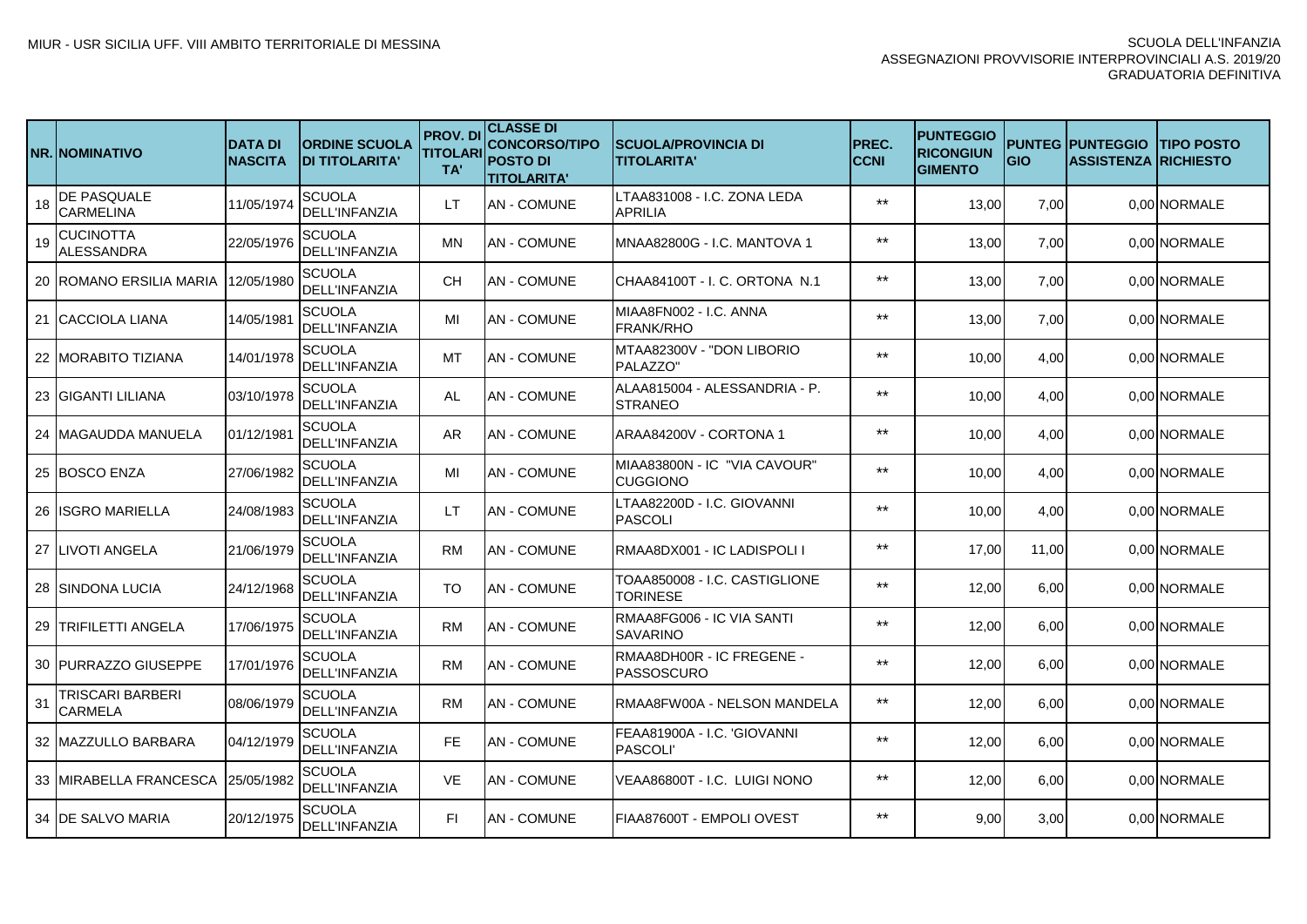|    | NR.INOMINATIVO                              | <b>DATA DI</b><br><b>NASCITA</b> | <b>ORDINE SCUOLA</b><br><b>DI TITOLARITA'</b> | <b>PROV.DI</b><br><b>TITOLARI</b><br>TA' | <b>CLASSE DI</b><br><b>CONCORSO/TIPO</b><br><b>POSTO DI</b><br><b>TITOLARITA'</b> | <b>SCUOLA/PROVINCIA DI</b><br><b>TITOLARITA'</b>  | <b>PREC.</b><br><b>CCNI</b> | <b>PUNTEGGIO</b><br><b>RICONGIUN</b><br><b>GIMENTO</b> | <b>GIO</b> | <b>PUNTEG PUNTEGGIO</b><br><b>ASSISTENZA RICHIESTO</b> | <b>ITIPO POSTO</b> |
|----|---------------------------------------------|----------------------------------|-----------------------------------------------|------------------------------------------|-----------------------------------------------------------------------------------|---------------------------------------------------|-----------------------------|--------------------------------------------------------|------------|--------------------------------------------------------|--------------------|
| 35 | LA MACCHIA MARIA<br>TERESA                  | 31/01/1977                       | <b>SCUOLA</b><br><b>DELL'INFANZIA</b>         | <b>MB</b>                                | <b>AN - COMUNE</b>                                                                | MBAA8AL00E - IC VIA<br>N.SAURO/BRUGHERIO          | $***$                       | 9,00                                                   | 3,00       |                                                        | 0,00 NORMALE       |
| 36 | ARMELI MOCCIA<br>ANTONELLA                  | 27/06/1977                       | <b>SCUOLA</b><br>DELL'INFANZIA                | SI                                       | AN - COMUNE                                                                       | SIAA81100B - IC INSIEME                           | $***$                       | 9.00                                                   | 3,00       |                                                        | 0,00 NORMALE       |
|    | 37 IDE LUCA SANTINA                         | 06/06/1963                       | SCUOLA<br><b>DELL'INFANZIA</b>                | <b>RM</b>                                | AN - COMUNE                                                                       | RMAA8B0001 - G. PALLAVICINI                       | $***$                       | 6.00                                                   | 0.00       |                                                        | 0.00 NORMALE       |
|    | <b>38 ITUTTOCUORE MARZIA</b>                | 21/11/1972                       | SCUOLA<br><b>DELL'INFANZIA</b>                | <b>MB</b>                                | <b>AN - COMUNE</b>                                                                | MBAA8F700E - VIA CORREGGIO                        |                             | 12,00                                                  | 6.00       |                                                        | 0.00 NORMALE       |
|    | 39 COPPOLINO CONCETTA                       | 27/02/1975                       | SCUOLA<br><b>DELL'INFANZIA</b>                | CO.                                      | <b>AN - COMUNE</b>                                                                | COAA81200N - I.C. COMO ALBATE                     |                             | 12,00                                                  | 6,00       |                                                        | 0,00 NORMALE       |
|    | 40   BELLA ELISABETTA                       | 19/04/1977                       | SCUOLA<br>DELL'INFANZIA                       | MI                                       | <b>AN - COMUNE</b>                                                                | MIAA885007 - IC DON MILANI<br>LOCATE DI TRIULZI   |                             | 12,00                                                  | 6,00       |                                                        | 0,00 NORMALE       |
|    | 41 CICERO MARIA                             | 31/12/1979                       | SCUOLA<br>DELL'INFANZIA                       | CZ                                       | <b>AN - COMUNE</b>                                                                | CZAA85600T - IC CATANZARO "DON<br>MILANI" SALA    |                             | 12,00                                                  | 6,00       |                                                        | 0,00 NORMALE       |
|    | 42 IDI BLASI ROSALIA                        | 19/11/1969                       | SCUOLA<br><b>DELL'INFANZIA</b>                | ΜI                                       | <b>AN - COMUNE</b>                                                                | MIAA8GD00R - I.C. EZIO<br>FRANCESCHINI/RHO        |                             | 9.00                                                   | 3,00       |                                                        | 0,00 NORMALE       |
|    | 43 IMERLO SIGNORINA                         | 27/08/1973                       | SCUOLA<br><b>DELL'INFANZIA</b>                | <b>RG</b>                                | <b>AN - COMUNE</b>                                                                | RGAA816002 - G. VERGA                             |                             | 9.00                                                   | 3,00       |                                                        | 0,00 NORMALE       |
|    | 44  RANDAZZO ROSA                           | 16/10/1957                       | SCUOLA<br><b>DELL'INFANZIA</b>                | AL                                       | <b>AN - COMUNE</b>                                                                | ALAA82600E - ALESSANDRIA -<br>CARDUCCI/VOCHIERI   |                             | 6.00                                                   | 0.00       |                                                        | 0,00 NORMALE       |
|    | 45 BIONDO VENERA                            | 11/02/1965                       | SCUOLA<br>DELL'INFANZIA                       | CS.                                      | <b>AN - COMUNE</b>                                                                | CSAA87500B - IC ROGGIANO GR.-<br><b>ALTOMONTE</b> |                             | 6,00                                                   | 0,00       |                                                        | 0,00 NORMALE       |
|    | <b>46   PASQUALONI CINZIA</b>               | 26/10/1967                       | SCUOLA<br><b>DELL'INFANZIA</b>                | <b>RM</b>                                | <b>AN - COMUNE</b>                                                                | RMAA8GJ00T - IC BRACCIANO                         |                             | 6.00                                                   | 0,00       |                                                        | 0,00 NORMALE       |
|    | 47 IGARDALI GRAZIA                          | 11/04/1969                       | <b>SCUOLA</b><br>DELL'INFANZIA                | <b>BL</b>                                | <b>AN - COMUNE</b>                                                                | BLAA828003 - IC AGORDO "A.<br>PERTILE"            |                             | 6.00                                                   | 0,00       |                                                        | 0,00 NORMALE       |
|    | 48 IRIOLO ROSINA                            | 26/03/1971                       | <b>SCUOLA</b><br>DELL'INFANZIA                | SI                                       | AN - COMUNE                                                                       | SIAA81100B - IC INSIEME                           |                             | 6.00                                                   | 0.00       |                                                        | 0.00 NORMALE       |
| 49 | <b>CUTRONI MARIA GRAZIA</b><br><b>CRIST</b> | 08/04/1971                       | <b>SCUOLA</b><br><b>DELL'INFANZIA</b>         | PO.                                      | <b>AN - COMUNE</b>                                                                | POAA809003 - MARCO POLO                           |                             | 6.00                                                   | 0.00       |                                                        | 0,00 NORMALE       |
|    | 50 GIAMBO' CARMELA                          | 25/08/1971                       | <b>SCUOLA</b><br><b>DELL'INFANZIA</b>         | LT                                       | <b>AN - COMUNE</b>                                                                | LTAA84800N - LEONARDO DA VINCI-<br>RODARI         |                             | 6,00                                                   | 0,00       |                                                        | 0,00 NORMALE       |
|    | 51 LONGO SIMONETTA                          | 07/03/1972                       | SCUOLA<br><b>DELL'INFANZIA</b>                | FO.                                      | <b>AN-COMUNE</b>                                                                  | FOAA82700T - IC N. 6 - FORLI'                     |                             | 6,00                                                   | 0,00       |                                                        | 0,00 NORMALE       |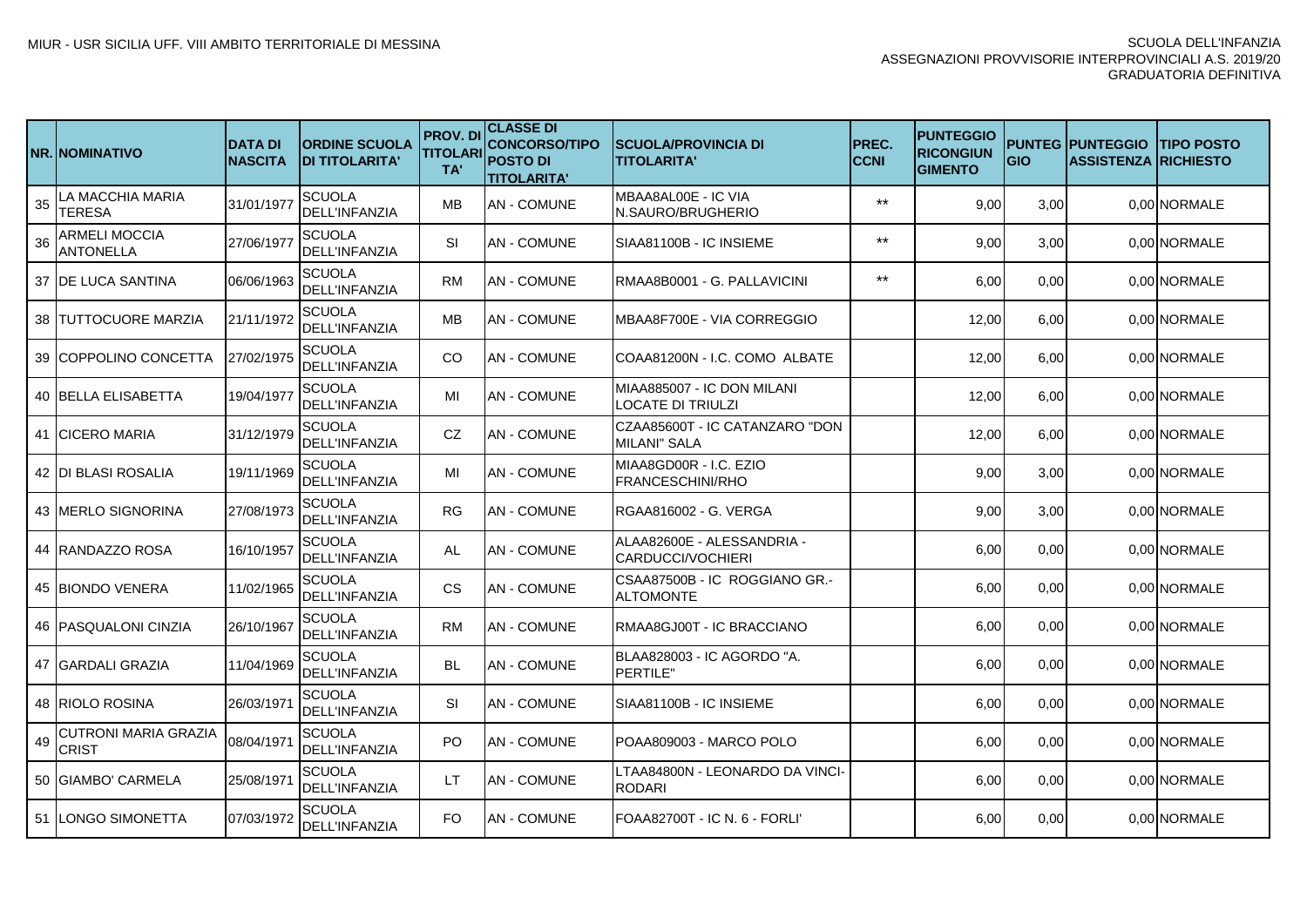|    | NR.INOMINATIVO                    | <b>DATA DI</b><br><b>NASCITA</b> | <b>ORDINE SCUOLA</b><br><b>DI TITOLARITA'</b> | <b>PROV. DI</b><br><b>TITOLARI</b><br>TA' | <b>CLASSE DI</b><br><b>CONCORSO/TIPO</b><br><b>POSTO DI</b><br><b>TITOLARITA'</b> | <b>ISCUOLA/PROVINCIA DI</b><br><b>TITOLARITA'</b>    | PREC.<br><b>CCNI</b> | <b>PUNTEGGIO</b><br><b>RICONGIUN</b><br><b>GIMENTO</b> | <b>GIO</b> | <b>PUNTEG IPUNTEGGIO</b><br><b>ASSISTENZA RICHIESTO</b> | <b>ITIPO POSTO</b> |
|----|-----------------------------------|----------------------------------|-----------------------------------------------|-------------------------------------------|-----------------------------------------------------------------------------------|------------------------------------------------------|----------------------|--------------------------------------------------------|------------|---------------------------------------------------------|--------------------|
|    | 52 CIPOLLA CRISTINA               | 06/07/1974                       | <b>SCUOLA</b><br><b>DELL'INFANZIA</b>         | FI.                                       | AN - COMUNE                                                                       | FIAA86800V - VINCI                                   |                      | 6,00                                                   | 0,00       |                                                         | 0.00 NORMALE       |
|    | 53 IPORTOGALLO VENERA             | 25/07/1976                       | SCUOLA<br><b>DELL'INFANZIA</b>                | <b>BS</b>                                 | AN - COMUNE                                                                       | BSAA826009 - I.C. T.OLIVELLI VILLA<br><b>CARCINA</b> |                      | 6,00                                                   | 0,00       |                                                         | 0.00 NORMALE       |
|    | 54 IGIAGGERI ROSALIA              | 23/09/1976                       | SCUOLA<br><b>DELL'INFANZIA</b>                | IM                                        | AN - COMUNE                                                                       | IIMAA80100R - I.C. DIANO MARINA                      |                      | 6,00                                                   | 0,00       |                                                         | 0.00 NORMALE       |
|    | 55 IFERRARO LOREDANA              | 20/05/1979                       | SCUOLA<br><b>DELL'INFANZIA</b>                | <b>RM</b>                                 | AN - COMUNE                                                                       | IRMAA8E700G - IC VIA ACQUARONI                       |                      | 6,00                                                   | 0,00       |                                                         | 0.00 NORMALE       |
|    | 56 IGALATA' LUIGINA               | 13/07/1979                       | SCUOLA<br><b>DELL'INFANZIA</b>                | MI                                        | EH - SOST, MINORATI<br><b>PSICOFISICI</b>                                         | MIAA8CJ00D - IC<br>IM.GANDHI/TREZZANO ROSA           |                      | 6,00                                                   | 0,00       |                                                         | 0.00 SOSTEGNO      |
|    | 57 IMANIACI VALENTINA             | 30/04/1980                       | SCUOLA<br><b>DELL'INFANZIA</b>                | <b>RM</b>                                 | AN - COMUNE                                                                       | IRMAA8GR00C - IC PABLO NERUDA                        |                      | 6,00                                                   | 0,00       |                                                         | 0.00 NORMALE       |
|    | 58 IPANTANO TIZIANA               | 07/08/1973                       | SCUOLA<br><b>PRIMARIA</b>                     | MI                                        | AN - COMUNE                                                                       | MIEE8BD012 - ICS MILANO SPIGA.<br><b>SPIGA</b>       | $***$                | 12,00                                                  | 6,00       |                                                         | 0.00 NORMALE       |
|    | 59 IFOTI EUSTOCHIA                | 16/07/1974                       | SCUOLA<br>PRIMARIA                            | MI                                        | AN - COMUNE                                                                       | IMIEE8C6029 - VIA PARETO - MILANO                    | $***$                | 10,00                                                  | 4,00       |                                                         | 0.00 NORMALE       |
|    | 60 FORMICA ADELAIDE               | 15/10/1979                       | SCUOLA<br>PRIMARIA                            | BO.                                       | AN - COMUNE                                                                       | BOEE84301P - PRIMARIA<br><b>GUGLIELMO MARCONI</b>    | $***$                | 9,00                                                   | 3,00       |                                                         | 0.00 NORMALE       |
|    | 61 IPOLLICINO AGATA               | 19/11/1961                       | SCUOLA<br><b>PRIMARIA</b>                     | MI                                        | AN - COMUNE                                                                       | MIEE8FL01L - DUGNANI -<br><b>CORNAREDO</b>           | $***$                | 9,00                                                   | 3,00       |                                                         | 0.00 NORMALE       |
|    | 62 IPINO CATERINA SILVANA         | 26/03/1968                       | SCUOLA<br><b>PRIMARIA</b>                     | BA                                        | AN - COMUNE                                                                       | BAEE812025 - DON L. MILANI - 25<br>C.D.BARI          | $***$                | 9,00                                                   | 3,00       |                                                         | 0.00 NORMALE       |
| 63 | PERRONE MARIA<br><b>ROSALIA</b>   | 08/04/1969                       | SCUOLA<br><b>PRIMARIA</b>                     | FI.                                       | <b>AN - COMUNE</b>                                                                | FIEE87303P - "DON E.BORTOLOTTI"                      | $***$                | 9,00                                                   | 3,00       |                                                         | 0.00 NORMALE       |
|    | 64 IRIZZO MARIA                   | 15/06/1962                       | SCUOLA<br><b>PRIMARIA</b>                     | VI                                        | AN - COMUNE                                                                       | IVIEE871017 - IC VICENZA 1 V. DA<br><b>FELTRE</b>    | $**$                 | 6.00                                                   | 0.00       |                                                         | 0.00 NORMALE       |
|    | 65 COSTANTINO ELEONORA 14/04/1976 |                                  | SCUOLA<br><b>PRIMARIA</b>                     | MN                                        | AN - COMUNE                                                                       | IMNEE83201D - PEGOGNAGA<br><b>SCUOLA PRIMARIA</b>    | $***$                | 6,00                                                   | 0,00       |                                                         | 0,00 NORMALE       |
|    | 66 CORRENTE CINZIA                | 04/02/1975                       | SCUOLA<br><b>PRIMARIA</b>                     | NO.                                       | AN - COMUNE                                                                       | INOEE818017 - " ITALO CALVINO "                      | $***$                | 14,00                                                  | 8,00       |                                                         | 0.00 NORMALE       |
|    | 67 TEDESCO ANTONELLA              | 20/05/1966                       | SCUOLA<br><b>PRIMARIA</b>                     | VA                                        | AN - COMUNE                                                                       | VAEE87602N - "DE AMICIS" -<br>SCIARE' -              | $***$                | 12,00                                                  | 6,00       |                                                         | 0.00 NORMALE       |
|    | <b>68 ICERTO MATTEA</b>           | 07/01/1974                       | SCUOLA<br>PRIMARIA                            | <b>VR</b>                                 | AN - COMUNE                                                                       | VREE85401T - SOMMACAMPAGNA -<br>'DON L. MILANI"      | $**$                 | 12,00                                                  | 6,00       |                                                         | 0.00 NORMALE       |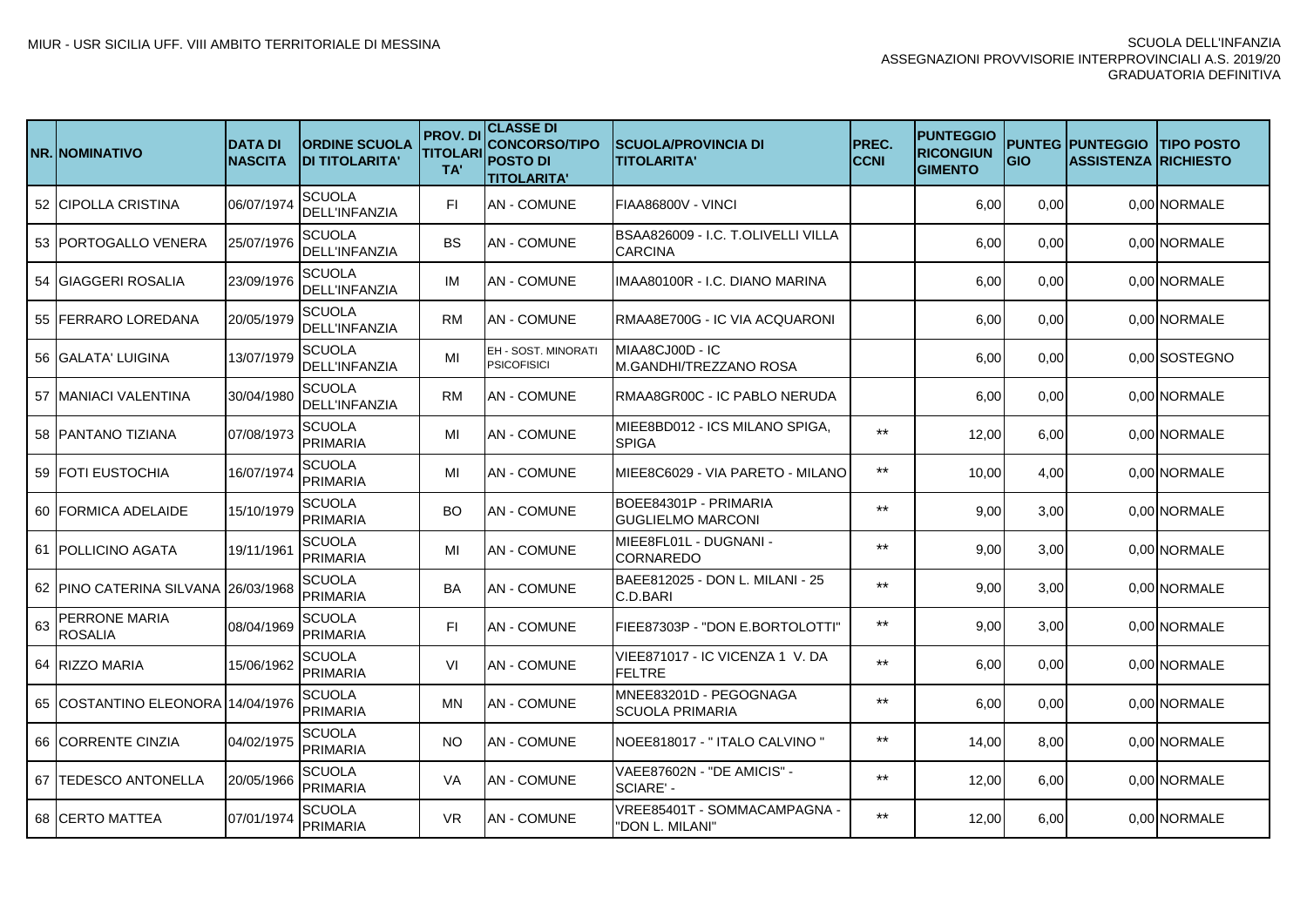|    | <b>NR.INOMINATIVO</b>       | <b>DATA DI</b><br><b>NASCITA</b> | <b>ORDINE SCUOLA</b><br><b>DI TITOLARITA'</b> | <b>PROV.DI</b><br><b>TITOLARI</b><br>TA' | <b>CLASSE DI</b><br><b>CONCORSO/TIPO</b><br><b>POSTO DI</b><br><b>TITOLARITA'</b> | <b>SCUOLA/PROVINCIA DI</b><br><b>TITOLARITA'</b>       | PREC.<br><b>CCNI</b> | <b>PUNTEGGIO</b><br><b>RICONGIUN</b><br><b>GIMENTO</b> | <b>GIO</b> | <b>PUNTEG IPUNTEGGIO</b><br><b>ASSISTENZA RICHIESTO</b> | <b>ITIPO POSTO</b> |
|----|-----------------------------|----------------------------------|-----------------------------------------------|------------------------------------------|-----------------------------------------------------------------------------------|--------------------------------------------------------|----------------------|--------------------------------------------------------|------------|---------------------------------------------------------|--------------------|
|    | 69 BUCCA CLAUDIA            | 16/10/1974                       | <b>SCUOLA</b><br><b>PRIMARIA</b>              | FI.                                      | <b>AN - COMUNE</b>                                                                | FIEE833027 - "DINO CAMPANA" - LE<br><b>BAGNESE</b>     | $***$                | 12,00                                                  | 6,00       |                                                         | 0.00 NORMALE       |
|    | 70 ISIRACUSA CARMELA        | 11/05/1975                       | SCUOLA<br><b>PRIMARIA</b>                     | PG.                                      | AN - COMUNE                                                                       | PGEE851052 - "G. SABATINI" -<br><b>COLLE UMBERTO</b>   | $***$                | 12,00                                                  | 6,00       |                                                         | 0.00 NORMALE       |
|    | 71 IMIANO NINA              | 23/12/1977                       | SCUOLA<br><b>PRIMARIA</b>                     | MI                                       | <b>AN - COMUNE</b>                                                                | MIEE88901R - "COPERNICO"                               | $***$                | 10,00                                                  | 4,00       |                                                         | 0.00 NORMALE       |
| 72 | AMATA ROSARIA<br>CALOGERA   | 30/05/1967                       | <b>SCUOLA</b><br><b>PRIMARIA</b>              | <b>CO</b>                                | <b>AN - COMUNE</b>                                                                | COEE83602D - SC.ELEM.ST."G.<br><b>MARCONI'</b>         | $***$                | 9,00                                                   | 3,00       |                                                         | 0.00 NORMALE       |
|    | 73 PATANE' FRANCA           | 12/01/1970                       | <b>SCUOLA</b><br><b>PRIMARIA</b>              | MI                                       | <b>AN - COMUNE</b>                                                                | MIEE8AR013 - GARIBALDI -<br>CINISELLO BALSAMO          | $***$                | 9,00                                                   | 3,00       |                                                         | 0.00 NORMALE       |
|    | 74 IALIBRANDI MARIA         | 23/07/1971                       | <b>SCUOLA</b><br><b>PRIMARIA</b>              | MS                                       | AN - COMUNE                                                                       | MSEE82103C - RONCHI DI MASSA<br>(IC DON MILANI)        | $***$                | 9,00                                                   | 3,00       |                                                         | 0.00 NORMALE       |
|    | 75 IORLANDO LILIANA         | 16/11/1971                       | <b>SCUOLA</b><br>PRIMARIA                     | <b>PZ</b>                                | AN - COMUNE                                                                       | PZEE85501D - PRIMARIA - I.C.<br><b>MOLITERNO</b>       | $***$                | 9,00                                                   | 3,00       |                                                         | 0.00 NORMALE       |
|    | 76 RACCUIA ANNA             | 05/05/1972                       | <b>SCUOLA</b><br>PRIMARIA                     | <b>GE</b>                                | <b>AN - COMUNE</b>                                                                | GEEE80701E - S.EL. - G.EMBRIACO                        | $***$                | 9,00                                                   | 3,00       |                                                         | 0.00 NORMALE       |
|    | 77 IURSO GIOVANNA           | 11/02/1973                       | <b>SCUOLA</b><br><b>PRIMARIA</b>              | LU                                       | <b>AN - COMUNE</b>                                                                | LUEE83402E - "P.G. BARSOTTINI"                         | $***$                | 9,00                                                   | 3,00       |                                                         | 0.00 NORMALE       |
|    | 78 JOIENI SEBASTIANA        | 08/10/1974                       | <b>SCUOLA</b><br>PRIMARIA                     | LC.                                      | <b>AN - COMUNE</b>                                                                | LCEE81404C - "C. COLLODI"<br><b>OSNAGO</b>             | $**$                 | 9,00                                                   | 3,00       |                                                         | 0.00 NORMALE       |
|    | 79 IGRIOLI ANTONELLA        | 23/01/1977                       | <b>SCUOLA</b><br>PRIMARIA                     | MI                                       | AN - COMUNE                                                                       | <b>MIEE8CT01X - VITTORIO LOCCHI -</b><br><b>MILANO</b> | $**$                 | 9,00                                                   | 3,00       |                                                         | 0.00 NORMALE       |
|    | 80 CALBO FRANCESCA          | 26/05/1955                       | SCUOLA<br>PRIMARIA                            | BA                                       | AN - COMUNE                                                                       | BAEE812025 - DON L. MILANI - 25<br>C.D.BARI            | $**$                 | 6,00                                                   | 0,00       |                                                         | 0,00 NORMALE       |
|    | 81 IBUCCA MARIA RITA        | 18/11/1956                       | SCUOLA<br>PRIMARIA                            | TO                                       | <b>AN - COMUNE</b>                                                                | TOEE8BQ019 - I.C. CHIVASSO<br>DASSO - V.BLATTA         | $**$                 | 6,00                                                   | 0.00       |                                                         | 0,00 NORMALE       |
|    | 82 CARDILE GRAZIA           | 30/05/1960                       | SCUOLA<br><b>PRIMARIA</b>                     | MI                                       | <b>AN - COMUNE</b>                                                                | MIEE844017 - "A.MORO" -<br><b>CANEGRATE</b>            | $**$                 | 6,00                                                   | 0.00       |                                                         | 0.00 NORMALE       |
|    | 83 ICITTADINO SILVANA       | 14/05/1961                       | <b>SCUOLA</b><br>PRIMARIA                     | BG.                                      | AN - COMUNE                                                                       | BGEE82201Q - ARCENE                                    | $**$                 | 6,00                                                   | 0,00       |                                                         | 0.00 NORMALE       |
|    | 84 ICARUSO CATERINA         | 16/08/1962                       | SCUOLA<br>PRIMARIA                            | PO.                                      | AN - COMUNE                                                                       | POEE811019 - CARLO E MARIA<br><b>TERESA ARMELLINI</b>  | $***$                | 6,00                                                   | 0,00       |                                                         | 0.00 NORMALE       |
|    | <b>85 JADAMO MARGHERITA</b> | 05/01/1963                       | SCUOLA<br><b>PRIMARIA</b>                     | <b>GE</b>                                | <b>AN - COMUNE</b>                                                                | GEEE82902C - S.EL. - A.BURLANDO                        | $***$                | 6,00                                                   | 0,00       |                                                         | 0.00 NORMALE       |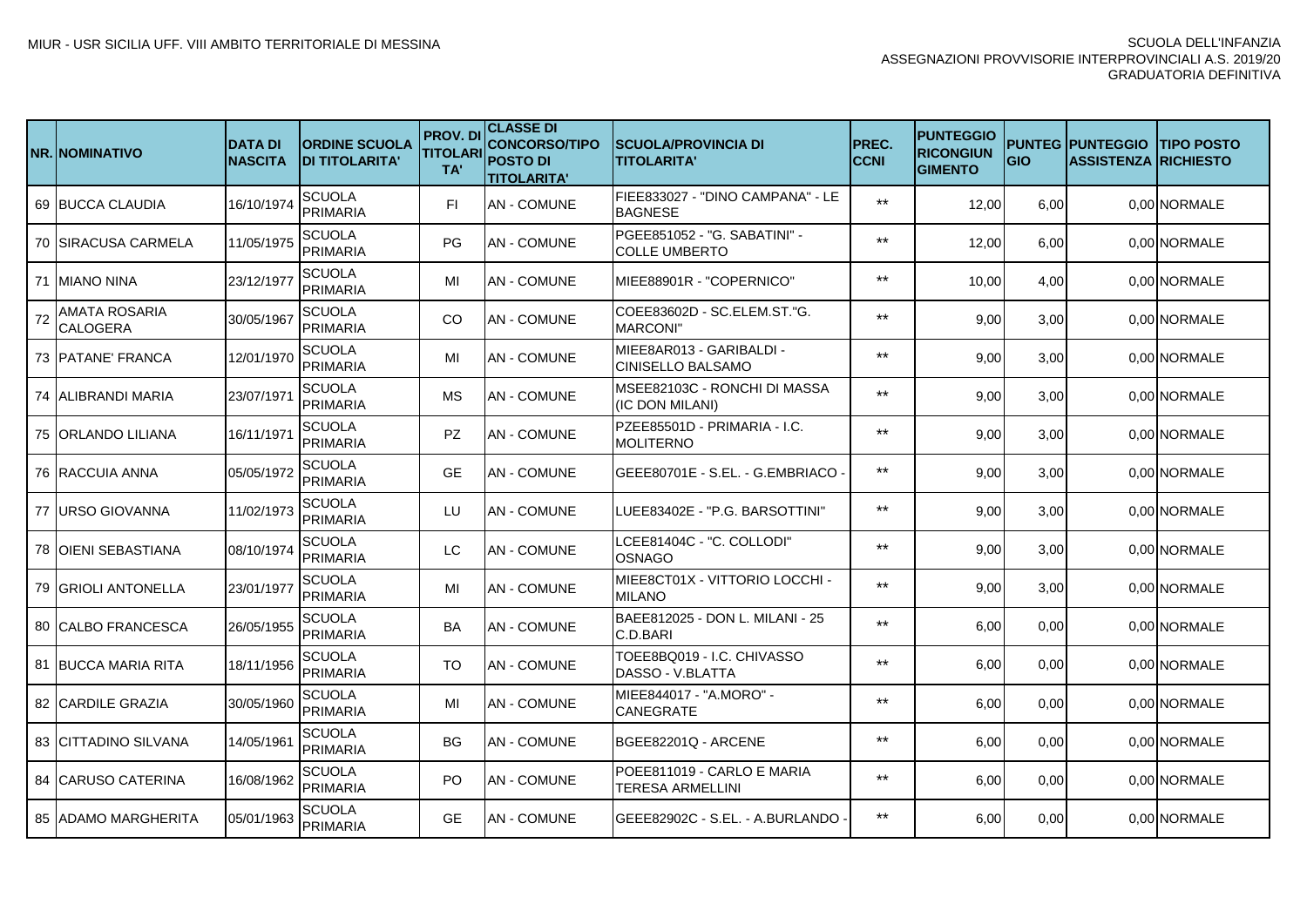|    | NR.INOMINATIVO                    | <b>DATA DI</b><br><b>NASCITA</b> | <b>ORDINE SCUOLA</b><br><b>DI TITOLARITA'</b> | <b>PROV.DI</b><br><b>TITOLARI</b><br>TA' | <b>CLASSE DI</b><br><b>CONCORSO/TIPO</b><br><b>POSTO DI</b><br><b>TITOLARITA'</b> | <b>SCUOLA/PROVINCIA DI</b><br><b>TITOLARITA'</b>       | <b>PREC.</b><br><b>CCNI</b> | <b>PUNTEGGIO</b><br><b>RICONGIUN</b><br><b>GIMENTO</b> | <b>GIO</b> | <b>PUNTEG PUNTEGGIO</b><br><b>ASSISTENZA RICHIESTO</b> | <b>ITIPO POSTO</b> |
|----|-----------------------------------|----------------------------------|-----------------------------------------------|------------------------------------------|-----------------------------------------------------------------------------------|--------------------------------------------------------|-----------------------------|--------------------------------------------------------|------------|--------------------------------------------------------|--------------------|
|    | 86 CALAPRISTI ROSARIA             | 15/05/1963                       | SCUOLA<br><b>PRIMARIA</b>                     | MI                                       | <b>AN - COMUNE</b>                                                                | MIEE8B9015 - E.MOROSINI E<br>B.SAVOIA-MILANO           | $***$                       | 6,00                                                   | 0,00       |                                                        | 0,00 NORMALE       |
|    | 87 COSTA CATERINA                 | 17/05/1964                       | <b>SCUOLA</b><br><b>PRIMARIA</b>              | MI                                       | <b>AN - COMUNE</b>                                                                | MIEE8AU01E - EUGENIO MONTALE-<br>COLOGNO M. IV         | $***$                       | 6,00                                                   | 0,00       |                                                        | 0,00 NORMALE       |
|    | <b>88 ISIINO CARMELA</b>          | 02/10/1964                       | <b>SCUOLA</b><br><b>PRIMARIA</b>              | <b>VA</b>                                | <b>AN - COMUNE</b>                                                                | VAEE84701L - I. MILITI - SARONNO<br>"MILITI"           | $***$                       | 6,00                                                   | 0,00       |                                                        | 0,00 NORMALE       |
|    | 89 IGENOVESE ENZA                 | 05/05/1965                       | <b>SCUOLA</b><br><b>PRIMARIA</b>              | MI                                       | AN - COMUNE                                                                       | MIEE8EJ01A - V.LE LOMBARDIA -<br>COLOGNO M. II         | $***$                       | 6,00                                                   | 0,00       |                                                        | 0,00 NORMALE       |
| 90 | ANFUSO ANGELINA<br><b>ROSARIA</b> | 09/05/1965                       | <b>SCUOLA</b><br><b>PRIMARIA</b>              | FI.                                      | <b>AN - COMUNE</b>                                                                | IFIEE86401T - AURORA GELLI                             | $***$                       | 6,00                                                   | 0,00       |                                                        | 0.00 NORMALE       |
|    | 91 BIONDO GRAZIA                  | 17/03/1967                       | SCUOLA<br><b>PRIMARIA</b>                     | VA                                       | AN - COMUNE                                                                       | VAEE83202X - G.PASCOLI -<br>COMERIO -                  | $***$                       | 6,00                                                   | 0.00       |                                                        | 0.00 NORMALE       |
|    | 92 LONGO MARIA                    | 10/03/1968                       | SCUOLA<br><b>PRIMARIA</b>                     | <b>PZ</b>                                | AN - COMUNE                                                                       | PZEE831011 - PRIMARIA P. LACAVA-<br><b>CORLETO P</b>   | $***$                       | 6,00                                                   | 0,00       |                                                        | 0,00 NORMALE       |
|    | 93 IBRIGUGLIO JULIA               | 30/07/1969                       | SCUOLA<br><b>PRIMARIA</b>                     | <b>FI</b>                                | <b>AN - COMUNE</b>                                                                | FIEE854017 - VILLANI                                   | $***$                       | 6,00                                                   | 0,00       |                                                        | 0,00 NORMALE       |
|    | 94 IBUEMI CONCETTA                | 20/07/1971                       | SCUOLA<br><b>PRIMARIA</b>                     | <b>TV</b>                                | AN - COMUNE                                                                       | TVEE832019 - "EUGENIO MONTALE"<br>S.BIAGIO CAP.        | $***$                       | 6,00                                                   | 0,00       |                                                        | 0,00 NORMALE       |
|    | 95 <b>I</b> FURNARI PATRIZIA      | 21/01/1972                       | <b>SCUOLA</b><br><b>PRIMARIA</b>              | MI                                       | <b>AN - COMUNE</b>                                                                | MIEE8BX01A - A.SCHWEITZER -<br><b>SEGRATE</b>          | $***$                       | 6,00                                                   | 0,00       |                                                        | 0,00 NORMALE       |
|    | 96 IMOLONIA TIZIANA               | 05/01/1978                       | <b>SCUOLA</b><br><b>PRIMARIA</b>              | MI                                       | <b>AN - COMUNE</b>                                                                | MIEE8EH026 - SC.PRIMARIA-VIA<br><b>VESPUCCI-COLOGN</b> | $***$                       | 6,00                                                   | 0,00       |                                                        | 0.00 NORMALE       |
|    | 97 IPAPA GIUSEPPA SANTA           | 01/11/1978                       | <b>SCUOLA</b><br><b>PRIMARIA</b>              | MI                                       | AN - COMUNE                                                                       | MIEE8A0014 - G. PASCOLI-SESTO S.<br><b>GIOVANNI</b>    | $***$                       | 6,00                                                   | 0.00       |                                                        | 0.00 NORMALE       |
|    | 98 IPAPARONE VALENTINA            | 02/06/1979                       | <b>SCUOLA</b><br><b>PRIMARIA</b>              | MI                                       | AN - COMUNE                                                                       | IMIEE8FS01R - C.PORTA - G.AGNESI                       | $***$                       | 6.00                                                   | 0.00       |                                                        | 0.00 NORMALE       |
|    | 99 IZODDA AGATA                   | 12/02/1981                       | <b>SCUOLA</b><br><b>PRIMARIA</b>              | PD.                                      | AN - COMUNE                                                                       | IPDEE83001G - GOZZI - PADOVA                           | $***$                       | 17.00                                                  | 11,00      |                                                        | 0,00 NORMALE       |
|    | 100 AVELLINO MARIA                | 23/08/1976                       | SCUOLA<br><b>PRIMARIA</b>                     | <b>RM</b>                                | <b>AN - COMUNE</b>                                                                | RMEE8G1014 - CARLO EVANGELISTI                         | $***$                       | 16,00                                                  | 10,00      |                                                        | 0,00 NORMALE       |
|    | 101 D'AMORE MARIA                 | 12/09/1978                       | SCUOLA<br><b>PRIMARIA</b>                     | MI                                       | <b>AN - COMUNE</b>                                                                | IMIEE8AU01E - EUGENIO MONTALE-<br>COLOGNO M. IV        | $***$                       | 14,00                                                  | 8,00       |                                                        | 0,00 NORMALE       |
|    | 102 GENNARO SANTINA               | 23/02/1980                       | SCUOLA<br><b>PRIMARIA</b>                     | RM                                       | <b>AN - COMUNE</b>                                                                | RMEE8DD01Q - CERVETERI C.U.                            | $***$                       | 14,00                                                  | 8,00       |                                                        | 0,00 NORMALE       |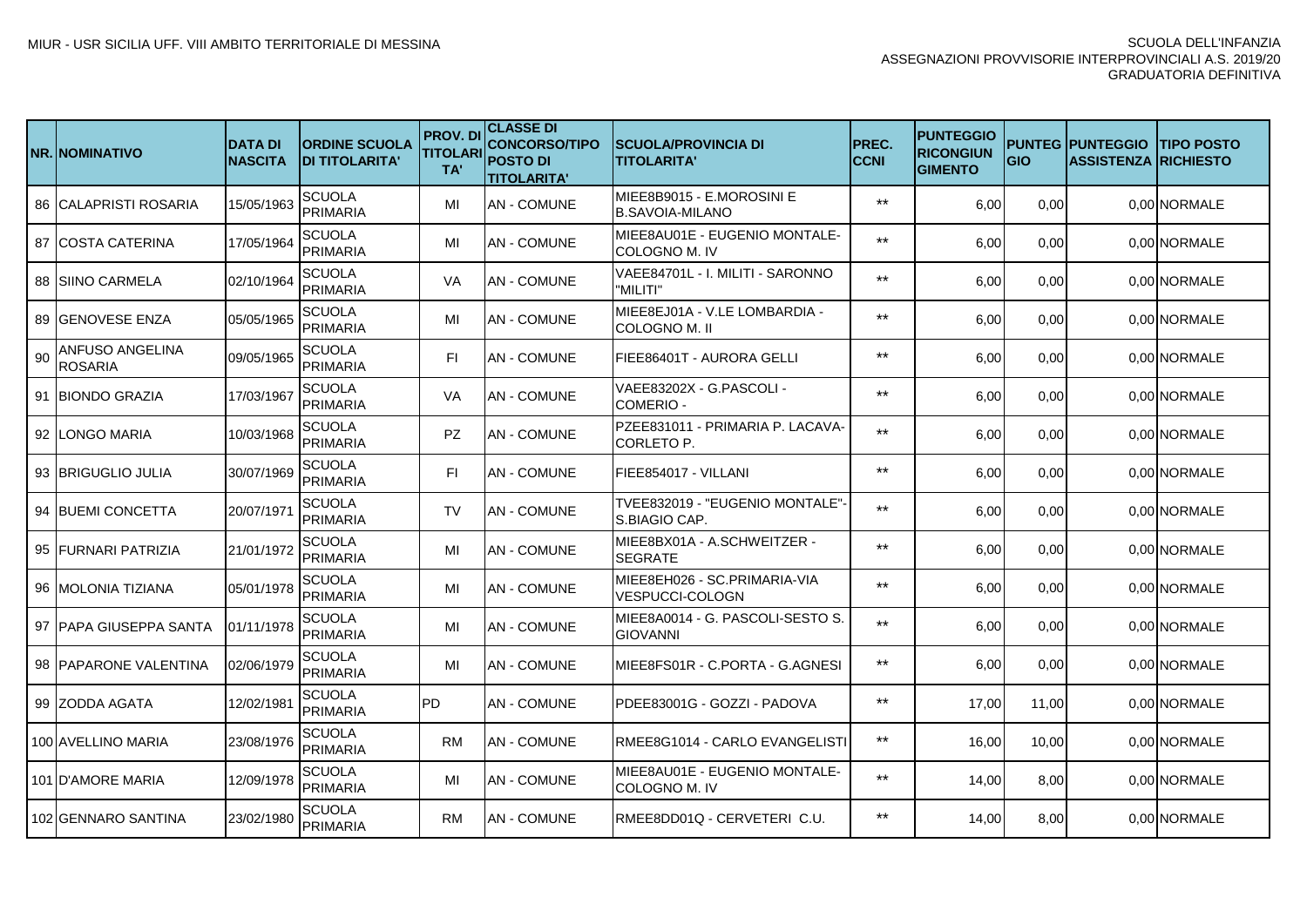|     | <b>NR.INOMINATIVO</b>                     | <b>DATA DI</b><br><b>NASCITA</b> | <b>ORDINE SCUOLA</b><br><b>DI TITOLARITA'</b> | <b>PROV. DI</b><br><b>TITOLARI</b><br>TA' | <b>CLASSE DI</b><br><b>CONCORSO/TIPO</b><br><b>POSTO DI</b><br><b>TITOLARITA'</b> | ISCUOLA/PROVINCIA DI<br><b>TITOLARITA'</b>      | <b>IPREC.</b><br><b>CCNI</b> | <b>PUNTEGGIO</b><br><b>RICONGIUN</b><br><b>GIMENTO</b> | <b>GIO</b> | <b>PUNTEG IPUNTEGGIO</b><br><b>ASSISTENZA RICHIESTO</b> | <b>ITIPO POSTO</b> |
|-----|-------------------------------------------|----------------------------------|-----------------------------------------------|-------------------------------------------|-----------------------------------------------------------------------------------|-------------------------------------------------|------------------------------|--------------------------------------------------------|------------|---------------------------------------------------------|--------------------|
|     | 103 CHIANTIA EMANUELA                     | 17/03/1981                       | <b>SCUOLA</b><br><b>PRIMARIA</b>              | <b>TO</b>                                 | <b>AN - COMUNE</b>                                                                | TOEE89101R - IC. BORGARO -<br>'DEFASSI"         | $***$                        | 14,00                                                  | 8,00       |                                                         | 0.00 NORMALE       |
|     | 104 MAIO ANTONELLA                        | 23/01/1983                       | <b>SCUOLA</b><br><b>PRIMARIA</b>              | <b>MB</b>                                 | <b>AN - COMUNE</b>                                                                | MBEE8F702T - ANZANI<br>ALESSANDRO - MONZA       | $***$                        | 14,00                                                  | 8,00       |                                                         | 0.00 NORMALE       |
|     | 105 GIUFFRE' SABINA                       | 01/01/1971                       | <b>SCUOLA</b><br>PRIMARIA                     | <b>RM</b>                                 | <b>AN - COMUNE</b>                                                                | RMEE8CR018 - VIA GUIDO<br><b>CORBELLINI</b>     | $***$                        | 13,00                                                  | 7,00       |                                                         | 0,00 NORMALE       |
|     | 106 BRIGUGLIO ROSARIA                     | 17/03/1976                       | SCUOLA<br><b>PRIMARIA</b>                     | <b>CR</b>                                 | <b>AN - COMUNE</b>                                                                | CREE81001B - CASALBUTTANO<br>CAP.               | $***$                        | 13,00                                                  | 7,00       |                                                         | 0.00 NORMALE       |
| 107 | MARCHETTA<br><b>MARIANGELA</b>            | 21/07/1976                       | SCUOLA<br><b>PRIMARIA</b>                     | <b>RN</b>                                 | <b>AN - COMUNE</b>                                                                | RNEE81502P - A. FERRARIN - IC<br><b>IGEA</b>    | $***$                        | 13,00                                                  | 7,00       |                                                         | 0.00 NORMALE       |
|     | 108 CAMPO SARETTA                         | 11/06/1977                       | <b>SCUOLA</b><br><b>PRIMARIA</b>              | <b>FE</b>                                 | <b>AN - COMUNE</b>                                                                | FEEE824014 - "MARIA<br>MONTESSORI" - PORTOMAGGI | $***$                        | 13,00                                                  | 7,00       |                                                         | 0.00 NORMALE       |
| 109 | <b>SPARACINO</b><br><b>MARIANGELA</b>     | 02/02/1978                       | <b>SCUOLA</b><br><b>PRIMARIA</b>              | <b>RM</b>                                 | <b>AN - COMUNE</b>                                                                | RMEE8BP01E - C. NOBILI                          | $***$                        | 13,00                                                  | 7,00       |                                                         | 0.00 NORMALE       |
|     | 110 DEL MONTE NATALINA                    | 19/09/1978                       | SCUOLA<br><b>PRIMARIA</b>                     | <b>VR</b>                                 | IAN - COMUNE                                                                      | VREE84901A - VOLARGNE R.<br><b>COLOMBAROLLA</b> | $***$                        | 13,00                                                  | 7,00       |                                                         | 0.00 NORMALE       |
|     | 111 ILODATO LUCIA                         | 31/07/1979                       | SCUOLA<br>PRIMARIA                            | BG.                                       | <b>AN - COMUNE</b>                                                                | BGEE842022 - SCUOLA PRIMARIA<br><b>CISERANO</b> | $***$                        | 13,00                                                  | 7,00       |                                                         | 0.00 NORMALE       |
| 112 | <b>SCURRIA MARIA</b><br><b>GIUSEPPINA</b> | 02/11/1979                       | <b>SCUOLA</b><br>PRIMARIA                     | <b>RM</b>                                 | EH - SOST. MINORATI<br><b>PSICOFISICI</b>                                         | RMEE85801N - TOMASSETTI                         | $***$                        | 13,00                                                  | 7,00       |                                                         | 0.00 NORMALE       |
|     | 113 IIMBESI RITA                          | 13/04/1970                       | SCUOLA<br>PRIMARIA                            | <b>RN</b>                                 | <b>AN - COMUNE</b>                                                                | RNEE81103C - NOVAFELTRIA<br>CAP.GO -IC NOVAFELT | $***$                        | 10,00                                                  | 4,00       |                                                         | 0,00 NORMALE       |
| 114 | <b>GALLETTA ORSOLA</b><br>MARIA           | 28/09/1971                       | SCUOLA<br>PRIMARIA                            | <b>RM</b>                                 | <b>AN - COMUNE</b>                                                                | RMEE83601R - I.C. "MARCO ULPIO<br>TRAIANO'      | $***$                        | 10,00                                                  | 4,00       |                                                         | 0.00 NORMALE       |
|     | 115 CILIBERTI MARIA                       | 01/02/1972                       | <b>SCUOLA</b><br>PRIMARIA                     | UD                                        | <b>AN - COMUNE</b>                                                                | UDEE83101T - I. NIEVO -<br>PREMARIACCO          | $***$                        | 10,00                                                  | 4,00       |                                                         | 0.00 NORMALE       |
|     | 116 FURNARI VERA                          | 20/09/1982                       | SCUOLA<br>PRIMARIA                            | <b>PA</b>                                 | <b>AN - COMUNE</b>                                                                | PAEE86501P - I.C. BAGHERIA/BUTT.-<br>K. WOJTYLA | $**$                         | 10,00                                                  | 4,00       |                                                         | 0.00 NORMALE       |
|     | 117 CAPODICI ALESSIA                      | 09/07/1983                       | SCUOLA<br>PRIMARIA                            | <b>RM</b>                                 | <b>AN - COMUNE</b>                                                                | RMEE84405X - PORCARECCIA                        | $***$                        | 10,00                                                  | 4,00       |                                                         | 0.00 NORMALE       |
|     | 118 SCARCELLA ANTONELLA 15/06/1972        |                                  | SCUOLA<br>PRIMARIA                            | MI                                        | <b>AN - COMUNE</b>                                                                | MIEE8F1011 - F.S.CABRINI - MILANO               | $***$                        | 15,00                                                  | 9,00       |                                                         | 0.00 NORMALE       |
| 119 | ISCHIRRIPA MARIA<br><b>ANTONIETTA</b>     | 23/10/1974                       | SCUOLA<br><b>PRIMARIA</b>                     | CO.                                       | <b>AN - COMUNE</b>                                                                | COEE80208L - PUSIANO                            | $***$                        | 15,00                                                  | 9,00       |                                                         | 0.00 NORMALE       |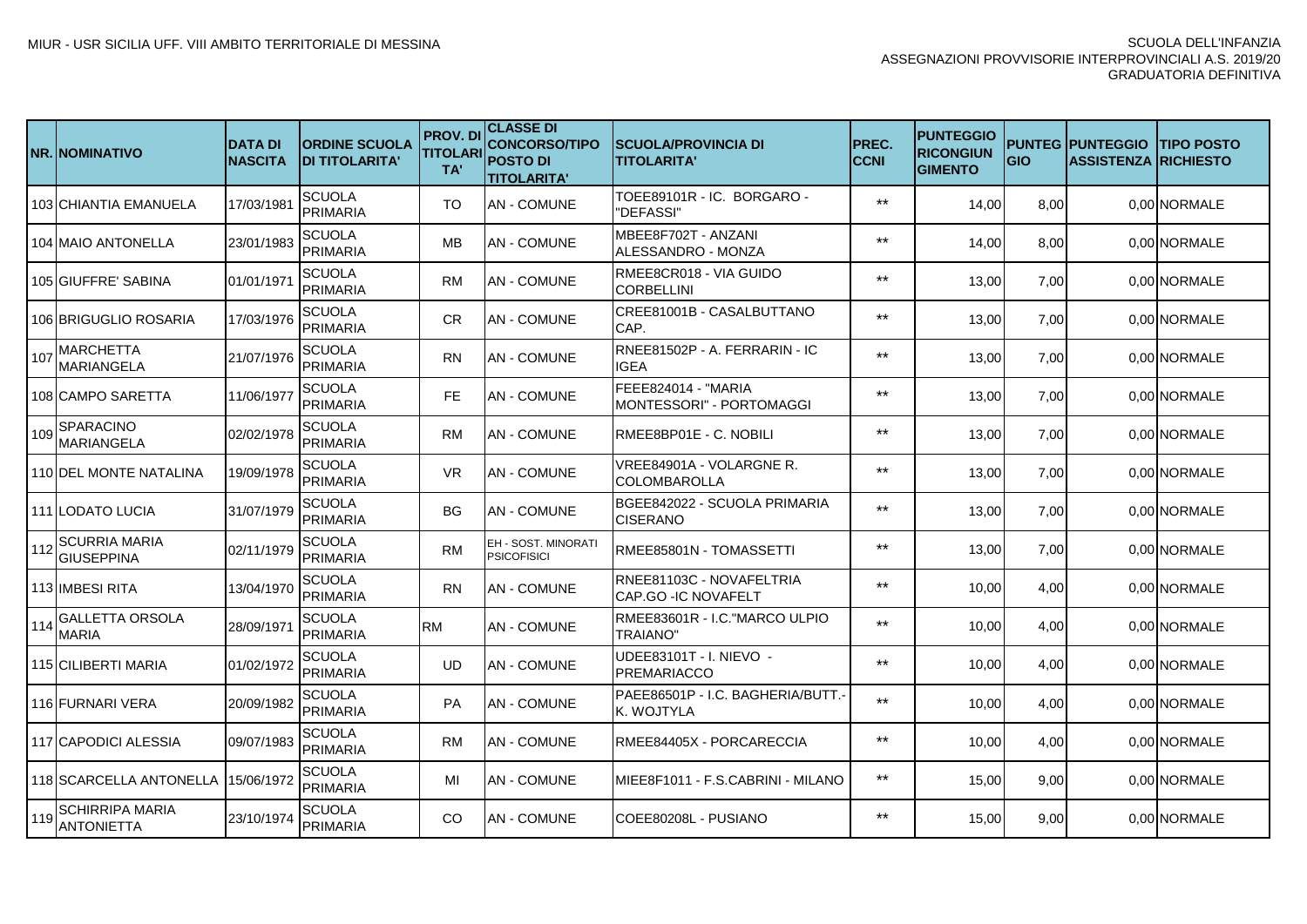|     | <b>NR.INOMINATIVO</b>                         | <b>DATA DI</b><br><b>NASCITA</b> | <b>ORDINE SCUOLA</b><br><b>DI TITOLARITA'</b> | <b>PROV. DI</b><br>TITOLARI<br>TA' | <b>CLASSE DI</b><br><b>CONCORSO/TIPO</b><br><b>POSTO DI</b><br><b>TITOLARITA'</b> | <b>SCUOLA/PROVINCIA DI</b><br><b>TITOLARITA'</b>                                 | PREC.<br><b>CCNI</b> | <b>PUNTEGGIO</b><br><b>RICONGIUN</b><br><b>GIMENTO</b> | <b>GIO</b> | <b>PUNTEG PUNTEGGIO</b><br><b>ASSISTENZA RICHIESTO</b> | <b>ITIPO POSTO</b> |
|-----|-----------------------------------------------|----------------------------------|-----------------------------------------------|------------------------------------|-----------------------------------------------------------------------------------|----------------------------------------------------------------------------------|----------------------|--------------------------------------------------------|------------|--------------------------------------------------------|--------------------|
|     | 120 MOTTA MARIA STEFANIA                      | 26/12/1976                       | SCUOLA<br><b>PRIMARIA</b>                     | <b>MO</b>                          | AN - COMUNE                                                                       | MOEE824017 - " GASPARINI "<br>ICONCORDIA S/S                                     | $***$                | 13,00                                                  | 7,00       |                                                        | 0,00 NORMALE       |
|     | 121 FAMA' ANGELA                              | 20/08/1967                       | SCUOLA<br><b>PRIMARIA</b>                     | FI.                                | <b>AN - COMUNE</b>                                                                | FIEE875018 - CAPOLUOGO-DANTE<br>ALIGHIERI                                        | $***$                | 12,00                                                  | 6,00       |                                                        | 0,00 NORMALE       |
|     | <b>122 FOTI GIOVANNA</b>                      | 02/08/1970                       | <b>SCUOLA</b><br><b>PRIMARIA</b>              | <b>VB</b>                          | <b>AN - COMUNE</b>                                                                | VBEE81502R - SCUOLA PRIMARIA<br><b>TOMASSETTI"</b>                               | $***$                | 12,00                                                  | 6,00       |                                                        | 0,00 NORMALE       |
|     | 123 ITRUZZOLINI BARBARA                       | 12/11/1971                       | SCUOLA<br>PRIMARIA                            | <b>RM</b>                          | AN - COMUNE                                                                       | IRMEE855016 - IC MARCO POLO                                                      | $***$                | 12,00                                                  | 6,00       |                                                        | 0,00 NORMALE       |
|     | 124 JAMATO NAZZARENA                          | 29/01/1973                       | SCUOLA<br>PRIMARIA                            | <b>BS</b>                          | AN - COMUNE                                                                       | BSEE857017 - SCUOLA PRIMARIA<br><b>GIANNI RODARI</b>                             | $***$                | 12,00                                                  | 6,00       |                                                        | 0,00 NORMALE       |
|     | <b>125 NIBALI ANTONELLA</b>                   | 27/10/1973                       | SCUOLA<br><b>PRIMARIA</b>                     | MI                                 | <b>AN - COMUNE</b>                                                                | MIEE844017 - "A.MORO" -<br><b>CANEGRATE</b>                                      | $***$                | 12,00                                                  | 6,00       |                                                        | 0.00 NORMALE       |
| 126 | CASAMIRRA STEFANIA<br><b>CATERINA</b>         | 07/02/1974                       | SCUOLA<br><b>PRIMARIA</b>                     | PO.                                | <b>AN - COMUNE</b>                                                                | POEE818025 - PIZZIDIMONTE                                                        | $***$                | 12,00                                                  | 6,00       |                                                        | 0,00 NORMALE       |
| 127 | ALFONSO ANGELA<br>MARIA                       | 11/05/1974                       | SCUOLA<br><b>PRIMARIA</b>                     | SI                                 | AN - COMUNE                                                                       | SIEE828035 - SANT'ANDREA                                                         | $***$                | 12,00                                                  | 6,00       |                                                        | 0,00 NORMALE       |
|     | 128 MESSINA MARIA                             | 01/12/1974                       | SCUOLA<br><b>PRIMARIA</b>                     | <b>UD</b>                          | <b>AN - COMUNE</b>                                                                | UDEE843014 - BOSCHETTI ALBERTI                                                   | $***$                | 12,00                                                  | 6,00       |                                                        | 0,00 NORMALE       |
|     | 129 CURRO' TINDARA                            | 16/03/1975                       | SCUOLA<br><b>PRIMARIA</b>                     | <b>RA</b>                          | <b>AN - COMUNE</b>                                                                | RAEE82801D - CASTIGLIONE DI<br><b>RAVENNA</b>                                    | $***$                | 12,00                                                  | 6,00       |                                                        | 0,00 NORMALE       |
|     | <b>130 RASI FRANCA</b>                        | 03/08/1976                       | <b>SCUOLA</b><br><b>PRIMARIA</b>              | <b>GR</b>                          | <b>AN - COMUNE</b>                                                                | GREE824021 - ORBETELLO<br><b>NEGHELLI</b>                                        | $***$                | 12,00                                                  | 6,00       |                                                        | 0,00 NORMALE       |
| 131 | <b>CALDERONE MANUELA</b><br><b>ESTER GINA</b> | 04/11/1976                       | <b>SCUOLA</b><br><b>PRIMARIA</b>              | TO                                 | AN - COMUNE                                                                       | TOEE89101R - IC. BORGARO -<br>"DEFASSI"                                          | $***$                | 12,00                                                  | 6,00       |                                                        | 0,00 NORMALE       |
|     | 132 ICONSONI CETTINA                          | 23/07/1977                       | <b>SCUOLA</b><br><b>PRIMARIA</b>              | <b>MO</b>                          | AN - COMUNE                                                                       | MOEE82001X - "PRIMO LEVI"<br><b>CASTELVETRO</b>                                  | $***$                | 12,00                                                  | 6,00       |                                                        | 0,00 NORMALE       |
| 133 | LO PRESTI COSTANTINO<br><b>ROSALINDA</b>      | 04/11/1977                       | <b>SCUOLA</b><br><b>PRIMARIA</b>              | MN                                 | AN - COMUNE                                                                       | IMNEE819013 - POGGIO RUSCO                                                       | $***$                | 12,00                                                  | 6.00       |                                                        | 0,00 NORMALE       |
|     | 134 TRECCARICHI LARA                          | 02/01/1978                       | <b>SCUOLA</b><br><b>PRIMARIA</b>              | IRA.                               | AN - COMUNE                                                                       | IRAEE81901P - GIANNI RODARI                                                      | $***$                | 12,00                                                  | 6,00       |                                                        | 0,00 NORMALE       |
|     | 135 BONTEMPO SUSANNA                          | 10/05/1978                       | SCUOLA<br><b>PRIMARIA</b>                     | PG                                 | ADULTI                                                                            | ZJ - CORSI DI ISTR. PER PGCT703007 - DIREZIONE<br>DIDATTICA "DOMENICO TITTARELLI | $***$                | 12,00                                                  | 6,00       |                                                        | 0,00 NORMALE       |
|     | 136 MESSINA CARMELA                           | 22/12/1978                       | SCUOLA<br>PRIMARIA                            | <b>PD</b>                          | <b>AN - COMUNE</b>                                                                | PDEE870012 - "FALCONE-<br><b>BORSELLINO" CODEVIGO</b>                            | $***$                | 12,00                                                  | 6,00       |                                                        | 0,00 NORMALE       |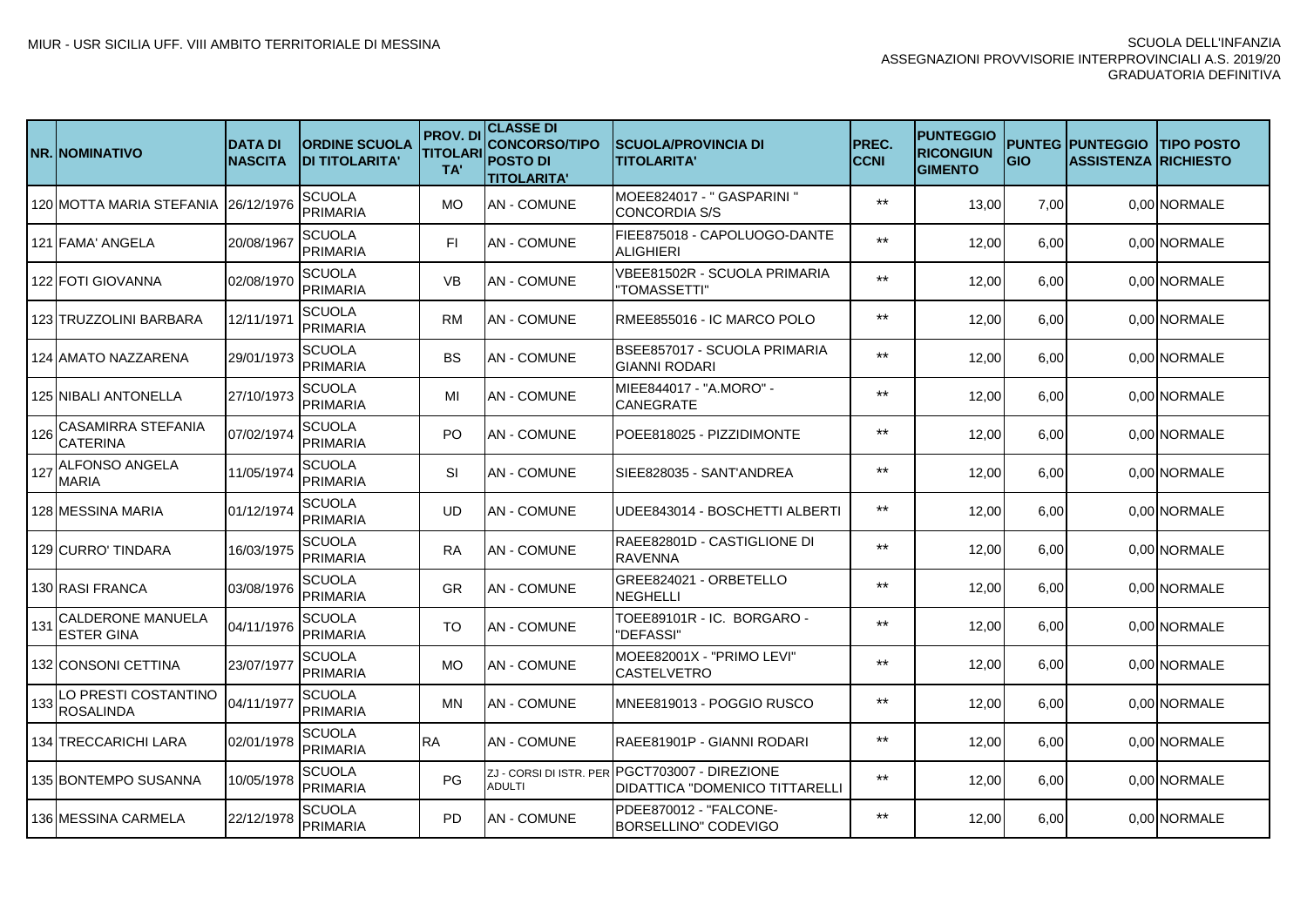|     | <b>NR.INOMINATIVO</b>               | <b>DATA DI</b><br><b>NASCITA</b> | <b>ORDINE SCUOLA</b><br><b>DI TITOLARITA'</b> | <b>PROV.DI</b><br><b>TITOLARI</b><br>TA' | <b>CLASSE DI</b><br><b>CONCORSO/TIPO</b><br><b>POSTO DI</b><br><b>TITOLARITA'</b> | <b>ISCUOLA/PROVINCIA DI</b><br><b>TITOLARITA'</b>     | PREC.<br><b>CCNI</b> | <b>PUNTEGGIO</b><br><b>RICONGIUN</b><br><b>GIMENTO</b> | <b>GIO</b> | <b>PUNTEG PUNTEGGIO</b><br><b>ASSISTENZA RICHIESTO</b> | <b>ITIPO POSTO</b> |
|-----|-------------------------------------|----------------------------------|-----------------------------------------------|------------------------------------------|-----------------------------------------------------------------------------------|-------------------------------------------------------|----------------------|--------------------------------------------------------|------------|--------------------------------------------------------|--------------------|
|     | 137 SACCA' MARINA                   | 06/03/1979                       | <b>SCUOLA</b><br><b>PRIMARIA</b>              | AL                                       | <b>AN - COMUNE</b>                                                                | ALEE81901N - CASTELNUOVO<br>SCRIVIA"M.BANDELLO"       | $***$                | 12,00                                                  | 6,00       |                                                        | 0,00 NORMALE       |
|     | 138 CENCIARELLI CATERINA            | 10/12/1979                       | SCUOLA<br><b>PRIMARIA</b>                     | MI                                       | <b>AN - COMUNE</b>                                                                | MIEE8AP01B - PIAZZA COSTA-<br>ICINISELLO BALSAMO      | $***$                | 12,00                                                  | 6,00       |                                                        | 0,00 NORMALE       |
|     | 139 MAIORCA ROSA                    | 12/12/1979                       | SCUOLA<br><b>PRIMARIA</b>                     | <b>RM</b>                                | <b>AN - COMUNE</b>                                                                | RMEE8GY01V - MAGLIANA                                 | $***$                | 12,00                                                  | 6,00       |                                                        | 0,00 NORMALE       |
|     | 140 FACIANO FRANCESCA               | 01/08/1980                       | SCUOLA<br><b>PRIMARIA</b>                     | <b>RM</b>                                | <b>AN - COMUNE</b>                                                                | RMEE834015 - MARINI                                   | $***$                | 12,00                                                  | 6,00       |                                                        | 0,00 NORMALE       |
|     | 141 ICRO LAURA                      | 11/07/1969                       | SCUOLA<br><b>PRIMARIA</b>                     | MI                                       | <b>AN - COMUNE</b>                                                                | IMIEE8DF01V - SANDRO PERTINI                          | $***$                | 9,00                                                   | 3,00       |                                                        | 0,00 NORMALE       |
| 142 | <b>BEVACQUA NELLA</b><br>NATALIA    | 25/12/1971                       | <b>SCUOLA</b><br><b>PRIMARIA</b>              | MI                                       | <b>AN - COMUNE</b>                                                                | MIEE8EJ01A - V.LE LOMBARDIA -<br>ICOLOGNO M. II       | $***$                | 9,00                                                   | 3,00       |                                                        | 0.00 NORMALE       |
|     | 143 AMODEO NUNZIATINA               | 29/01/1972                       | <b>SCUOLA</b><br><b>PRIMARIA</b>              | <b>BG</b>                                | AN - COMUNE                                                                       | BGEE883028 - PRIMARIA<br><b>TRESCORE BALNEARIO</b>    | $***$                | 9,00                                                   | 3,00       |                                                        | 0.00 NORMALE       |
|     | 144 ILO PRESTI CONCETTA             | 06/12/1973                       | <b>SCUOLA</b><br>PRIMARIA                     | RM                                       | AN - COMUNE                                                                       | IRMEE86501R - I. DELLA GIOVANNA                       | $***$                | 9,00                                                   | 3,00       |                                                        | 0.00 NORMALE       |
| 145 | MUNAFO' SEBASTIANA<br><b>SABINA</b> | 21/05/1974                       | <b>SCUOLA</b><br><b>PRIMARIA</b>              | RM                                       | AN - COMUNE                                                                       | RMEE8A101C - SCUOLA PRIMARIA -<br>S. PERTINI          | $***$                | 9,00                                                   | 3,00       |                                                        | 0,00 NORMALE       |
|     | 146 CINCOTTA TIZIANA                | 12/11/1974                       | <b>SCUOLA</b><br><b>PRIMARIA</b>              | CO.                                      | AN - COMUNE                                                                       | COEE854034 - VILLAGUARDIA<br><b>CIVELLO</b>           | $***$                | 9,00                                                   | 3,00       |                                                        | 0,00 NORMALE       |
|     | 147 ISANFILIPPO MONI                | 27/06/1975                       | <b>SCUOLA</b><br><b>PRIMARIA</b>              | RM                                       | AN - COMUNE                                                                       | RMEE8DN01G - LIDO DEL FARO                            | $***$                | 9,00                                                   | 3,00       |                                                        | 0,00 NORMALE       |
|     | 148 MANDANICI CARMEN                | 16/12/1976                       | <b>SCUOLA</b><br><b>PRIMARIA</b>              | TN                                       | AN - COMUNE                                                                       | TNEE85801C - TRENTO "BEATO<br>S.BELLESINI'            | $***$                | 9,00                                                   | 3,00       |                                                        | 0,00 NORMALE       |
|     | 149 IPRINCIOTTA MARIANNA            | 29/08/1977                       | <b>SCUOLA</b><br><b>PRIMARIA</b>              | RM                                       | AN - COMUNE                                                                       | RMEE85202Q - AURELIO POZZI                            | $***$                | 9.00                                                   | 3,00       |                                                        | 0,00 NORMALE       |
|     | <b>150 PAVONE VIVIANA</b>           | 04/07/1978                       | <b>SCUOLA</b><br><b>PRIMARIA</b>              | TO                                       | AN - COMUNE                                                                       | TOEE86701X - IC GRUGLIASCO DI<br>NANNI-DI NANNI       | $***$                | 9,00                                                   | 3,00       |                                                        | 0,00 NORMALE       |
|     | 151 FAZIO CINZIA                    | 12/08/1979                       | SCUOLA<br><b>PRIMARIA</b>                     | BO                                       | AN - COMUNE                                                                       | BOEE87701T - DE AMICIS                                | $***$                | 12,00                                                  | 6,00       |                                                        | 0,00 NORMALE       |
|     | 152 PICCOLO MARINELLA               | 23/12/1970                       | <b>SCUOLA</b><br><b>PRIMARIA</b>              | BL                                       | AN - COMUNE                                                                       | BLEE82101E - "BAMBINI DEL<br><b>VAJONT" LONGARONE</b> | $***$                | 9,00                                                   | 3,00       |                                                        | 0,00 NORMALE       |
|     | 153 MOLINO ROSARIA                  | 02/02/1964                       | SCUOLA<br>PRIMARIA                            | AR                                       | <b>AN - COMUNE</b>                                                                | AREE82004B - "G. MAZZINI"                             | $***$                | 6,00                                                   | 0,00       |                                                        | 0,00 NORMALE       |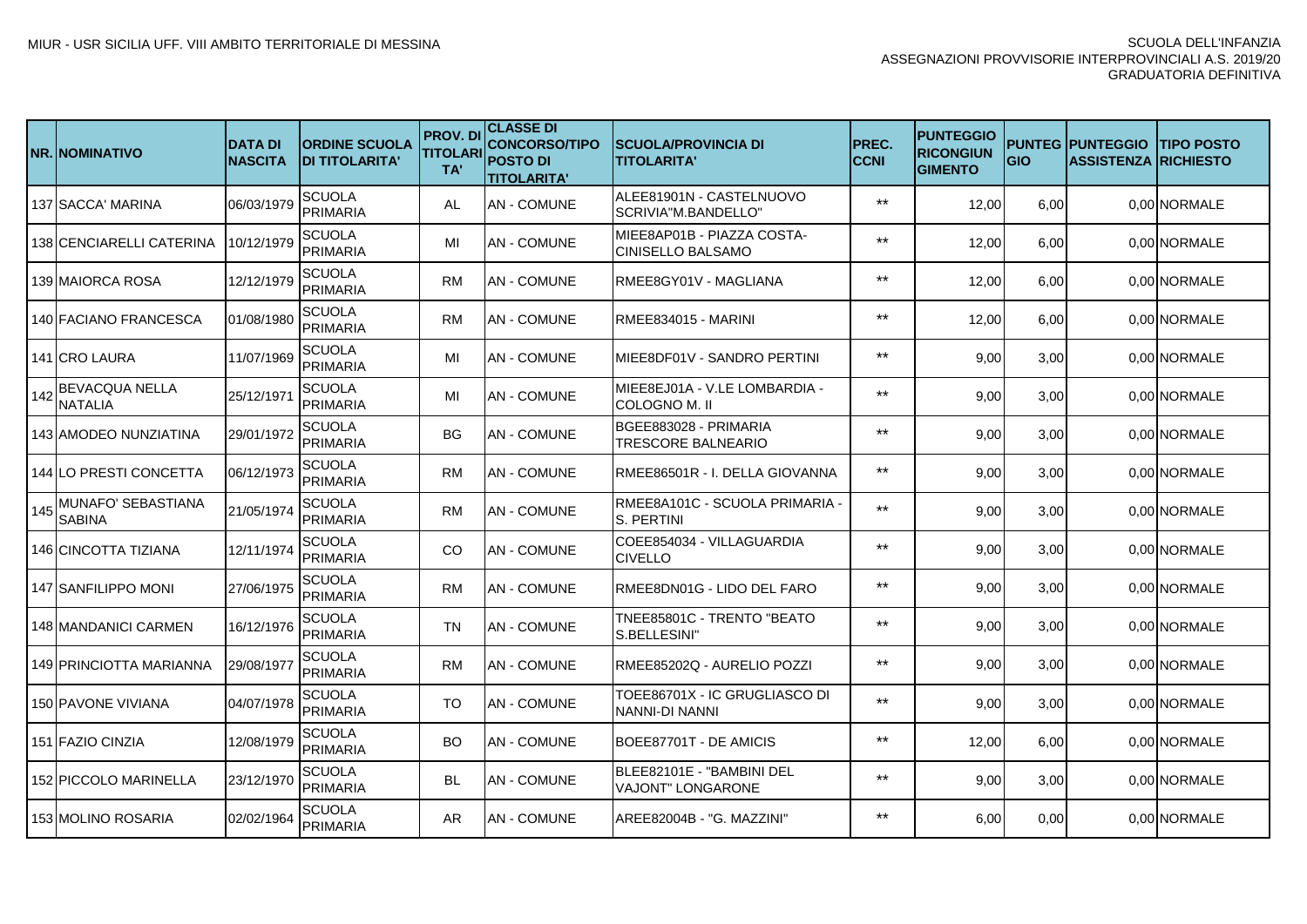|     | <b>NR. NOMINATIVO</b>                     | <b>DATA DI</b><br><b>NASCITA</b> | <b>ORDINE SCUOLA</b><br><b>DI TITOLARITA'</b> | <b>PROV.DI</b><br><b>TITOLARI</b><br>TA' | <b>CLASSE DI</b><br><b>CONCORSO/TIPO</b><br><b>POSTO DI</b><br><b>TITOLARITA'</b> | <b>ISCUOLA/PROVINCIA DI</b><br><b>TITOLARITA'</b>   | <b>IPREC.</b><br><b>CCNI</b> | <b>PUNTEGGIO</b><br><b>RICONGIUN</b><br><b>GIMENTO</b> | <b>GIO</b> | <b>PUNTEG IPUNTEGGIO</b><br><b>ASSISTENZA IRICHIESTO</b> | <b>ITIPO POSTO</b> |
|-----|-------------------------------------------|----------------------------------|-----------------------------------------------|------------------------------------------|-----------------------------------------------------------------------------------|-----------------------------------------------------|------------------------------|--------------------------------------------------------|------------|----------------------------------------------------------|--------------------|
|     | 154 PANARELLO MARIA                       | 12/09/1964                       | <b>SCUOLA</b><br><b>PRIMARIA</b>              | <b>RM</b>                                | <b>AN - COMUNE</b>                                                                | RMEE8FJ01D - FIUME GIALLO                           | $***$                        | 6,00                                                   | 0,00       |                                                          | 0,00 NORMALE       |
|     | 155 ALIBRANDI ANTONELLA                   | 28/05/1966                       | SCUOLA<br><b>PRIMARIA</b>                     | PT                                       | <b>AN - COMUNE</b>                                                                | PTEE809013 - BOTTEGONE<br>S.SEBASTIANO              | $***$                        | 6,00                                                   | 0,00       |                                                          | 0.00 NORMALE       |
| 156 | <b>DE LUCA GAGLIO</b><br><b>ROSANNA</b>   | 30/03/1970                       | SCUOLA<br><b>PRIMARIA</b>                     | MI                                       | <b>AN - COMUNE</b>                                                                | MIEE8DS01G - CARLO ZIMA E ANITA<br><b>GARIBALDI</b> | $***$                        | 6,00                                                   | 0,00       |                                                          | 0.00 NORMALE       |
|     | 157 DANZE' MARIA                          | 25/06/1973                       | <b>SCUOLA</b><br><b>PRIMARIA</b>              | MI                                       | <b>AN - COMUNE</b>                                                                | MIEE82201A - VIA MANZONI                            | $***$                        | 6,00                                                   | 0,00       |                                                          | 0.00 NORMALE       |
|     | 158 CAMPOLO SIMONA                        | 22/02/1975                       | SCUOLA<br><b>PRIMARIA</b>                     | LC                                       | <b>AN - COMUNE</b>                                                                | LCEE81701R - OLGIATE MOLGORA                        |                              | 13,00                                                  | 7,00       |                                                          | 0.00 NORMALE       |
|     | 159 SERGI ROSALBA                         | 25/05/1968                       | SCUOLA<br><b>PRIMARIA</b>                     | PV                                       | <b>AN - COMUNE</b>                                                                | PVEE82901V - CARDUCCI                               |                              | 12,00                                                  | 6,00       |                                                          | 0.00 NORMALE       |
|     | 160 IDELL'ERBA ORNELLA                    | 20/03/1971                       | <b>SCUOLA</b><br><b>PRIMARIA</b>              | <b>RM</b>                                | <b>AN - COMUNE</b>                                                                | RMEE8DN01G - LIDO DEL FARO                          |                              | 12,00                                                  | 6,00       |                                                          | 0.00 NORMALE       |
|     | 161 ISERGI ANNA                           | 07/05/1971                       | <b>SCUOLA</b><br>PRIMARIA                     | PO.                                      | <b>AN - COMUNE</b>                                                                | IPOEE819032 - IVANA MARCOCCI                        |                              | 12,00                                                  | 6,00       |                                                          | 0,00 NORMALE       |
|     | 162 ICATALFAMO GIOVANNA                   | 24/06/1971                       | <b>SCUOLA</b><br>PRIMARIA                     | <b>PC</b>                                | <b>AN - COMUNE</b>                                                                | PCEE81201B - PRIMARIA S.<br>NICOLO' "FORNARI"       |                              | 12,00                                                  | 6,00       |                                                          | 0.00 NORMALE       |
|     | 163 IMICALI CONCETTA                      | 30/09/1974                       | <b>SCUOLA</b><br>PRIMARIA                     | PG.                                      | <b>AN - COMUNE</b>                                                                | IPGEE86601G - XX GIUGNO                             |                              | 12,00                                                  | 6,00       |                                                          | 0.00 NORMALE       |
| 164 | <b>VENUTO ANGELINA</b><br><b>SANDRA</b>   | 23/11/1974                       | <b>SCUOLA</b><br><b>PRIMARIA</b>              | <b>RM</b>                                | <b>AN - COMUNE</b>                                                                | IRMEE8FH029 - FRIGNANI                              |                              | 12,00                                                  | 6,00       |                                                          | 0.00 NORMALE       |
|     | 165 STURNIOLO SILVANA                     | 20/08/1975                       | <b>SCUOLA</b><br><b>PRIMARIA</b>              | LC                                       | <b>AN - COMUNE</b>                                                                | LCEE81701R - OLGIATE MOLGORA                        |                              | 12,00                                                  | 6.00       |                                                          | 0.00 NORMALE       |
| 166 | <b>D'ANGELO FRENI</b><br>ORNELLA          | 13/01/1978                       | <b>SCUOLA</b><br>PRIMARIA                     | CS                                       | EH - SOST. MINORATI<br><b>PSICOFISICI</b>                                         | CSEE8AU027 - PRAIA A MARE IC                        |                              | 12,00                                                  | 6.00       |                                                          | 0,00 NORMALE       |
|     | 167 FORESTI DOMENICA                      | 12/12/1963                       | SCUOLA<br>PRIMARIA                            | <b>RM</b>                                | <b>AN - COMUNE</b>                                                                | RMEE8CZ029 - MALAFEDE                               |                              | 9,00                                                   | 3,00       |                                                          | 0,00 NORMALE       |
|     | 168 GIUFFRE' ELISA                        | 12/10/1964                       | SCUOLA<br><b>PRIMARIA</b>                     | <b>RM</b>                                | <b>AN - COMUNE</b>                                                                | RMEE8E701T - VIA ACQUARONI                          |                              | 9,00                                                   | 3,00       |                                                          | 0,00 NORMALE       |
| 169 | <b>VALENTI MARIA</b><br><b>ANTONIETTA</b> | 13/06/1965                       | SCUOLA<br>PRIMARIA                            | <b>RM</b>                                | <b>AN-COMUNE</b>                                                                  | RMEE8GM02L - VIA CASALOTTI, 259                     |                              | 9,00                                                   | 3,00       |                                                          | 0.00 NORMALE       |
| 170 | <b>STRANGIO MARIA</b><br><b>NATALINA</b>  | 24/12/1967                       | SCUOLA<br><b>PRIMARIA</b>                     | <b>BO</b>                                | <b>AN - COMUNE</b>                                                                | BOEE876012 - GUIDI                                  |                              | 9,00                                                   | 3,00       |                                                          | 0.00 NORMALE       |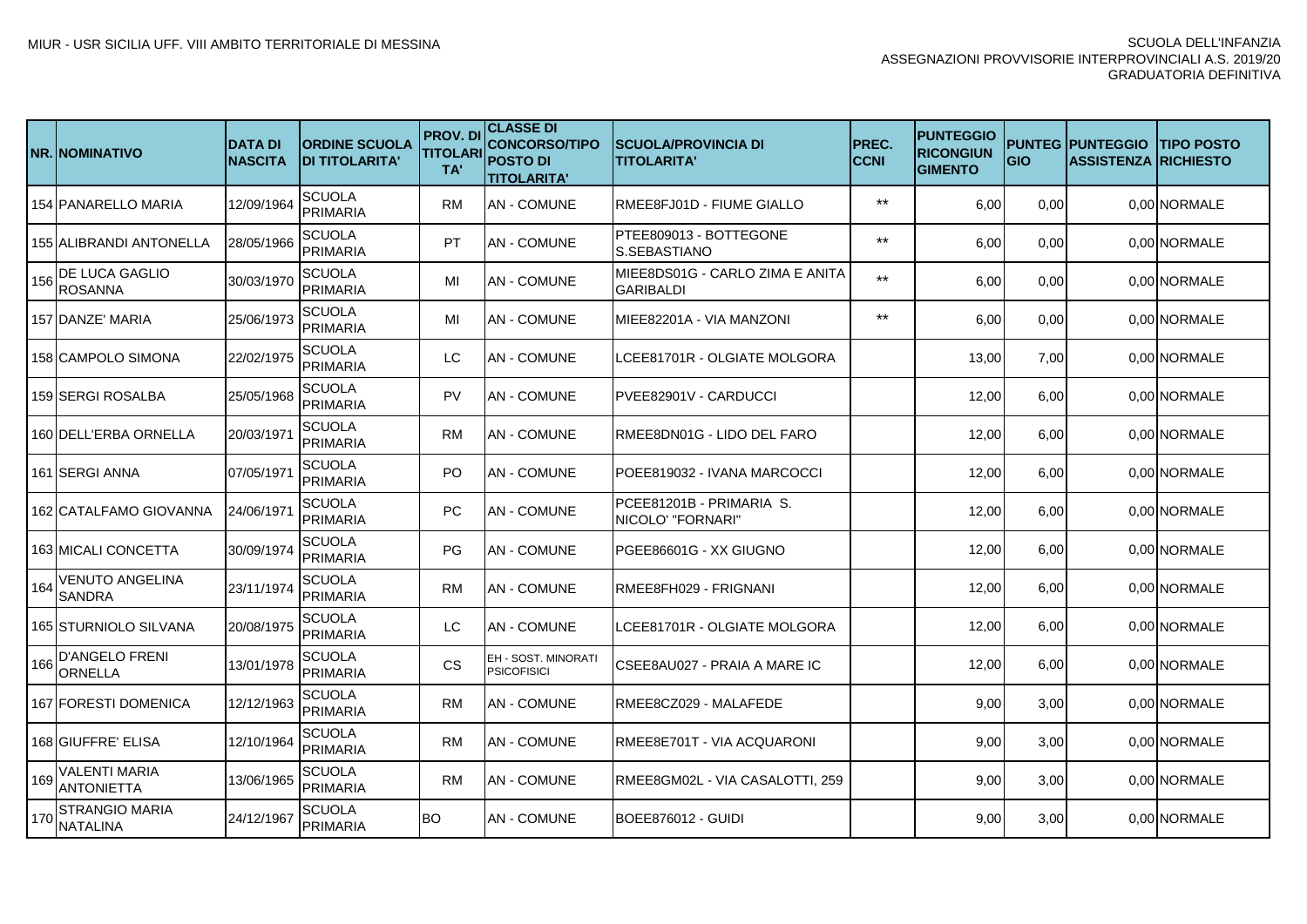|     | NR. NOMINATIVO                           | <b>DATA DI</b><br><b>NASCITA</b> | <b>ORDINE SCUOLA</b><br><b>DI TITOLARITA'</b> | <b>PROV. DI</b><br><b>TITOLARI</b><br>TA' | <b>CLASSE DI</b><br><b>CONCORSO/TIPO</b><br><b>POSTO DI</b><br><b>TITOLARITA'</b> | <b>ISCUOLA/PROVINCIA DI</b><br><b>TITOLARITA'</b>      | PREC.<br><b>CCNI</b> | <b>PUNTEGGIO</b><br><b>RICONGIUN</b><br><b>GIMENTO</b> | <b>GIO</b> | <b>PUNTEG PUNTEGGIO</b><br><b>ASSISTENZA IRICHIESTO</b> | <b>ITIPO POSTO</b> |
|-----|------------------------------------------|----------------------------------|-----------------------------------------------|-------------------------------------------|-----------------------------------------------------------------------------------|--------------------------------------------------------|----------------------|--------------------------------------------------------|------------|---------------------------------------------------------|--------------------|
|     | 171 LISA FRANCESCA                       | 23/01/1968                       | <b>SCUOLA</b><br><b>PRIMARIA</b>              | <b>RM</b>                                 | <b>AN - COMUNE</b>                                                                | IRMEE8ED01A - JEAN PIAGET                              |                      | 9,00                                                   | 3,00       |                                                         | 0,00 NORMALE       |
|     | 172 MARGARECI CRISTINA                   | 13/05/1968                       | SCUOLA<br><b>PRIMARIA</b>                     | <b>BL</b>                                 | AN - COMUNE                                                                       | IBLEE809054 - "DANTE ALIGHIERI" -<br><b>MEL</b>        |                      | 9,00                                                   | 3,00       |                                                         | 0.00 NORMALE       |
|     | 173 LIZIO GIUSEPPA                       | 28/05/1969                       | SCUOLA<br><b>PRIMARIA</b>                     | NO.                                       | <b>AN - COMUNE</b>                                                                | NOEE83001T - "DON LORENZO<br>MILANI"                   |                      | 9,00                                                   | 3,00       |                                                         | 0.00 NORMALE       |
|     | 174 SILVESTRO NATALA                     | 08/01/1970                       | SCUOLA<br><b>PRIMARIA</b>                     | <b>RM</b>                                 | <b>AN - COMUNE</b>                                                                | RMEE8GU01G - M.G.AMICI E F.DI<br><b>MEGLIO</b>         |                      | 9,00                                                   | 3,00       |                                                         | 0.00 NORMALE       |
|     | 175 PORTO ANNA CARMELA                   | 13/04/1970                       | SCUOLA<br><b>PRIMARIA</b>                     | <b>TR</b>                                 | <b>AN - COMUNE</b>                                                                | <b>TREE803014 - ARRONE</b><br>"G.GARIBALDI"(I.C.ARRONE |                      | 9,00                                                   | 3,00       |                                                         | 0.00 NORMALE       |
|     | 176 MAZZAPICA GIUSEPPA                   | 18/09/1970                       | SCUOLA<br><b>PRIMARIA</b>                     | <b>RM</b>                                 | <b>AN - COMUNE</b>                                                                | IRMEE86501R - I. DELLA GIOVANNA                        |                      | 9,00                                                   | 3,00       |                                                         | 0.00 NORMALE       |
|     | 177 PANARELLO GIOVANNA                   | 25/10/1970                       | SCUOLA<br><b>PRIMARIA</b>                     | <b>RM</b>                                 | <b>AN - COMUNE</b>                                                                | IRMEE8FJ01D - FIUME GIALLO                             |                      | 9,00                                                   | 3,00       |                                                         | 0.00 NORMALE       |
|     | 178 ISCAFFIDI MIMMA                      | 24/12/1970                       | <b>SCUOLA</b><br><b>PRIMARIA</b>              | MI                                        | AN - COMUNE                                                                       | IMIEE8DF01V - SANDRO PERTINI                           |                      | 9,00                                                   | 3,00       |                                                         | 0,00 NORMALE       |
|     | 179 GALATI RANDO SANTA<br><b>GRAZIA</b>  | 21/06/1972                       | <b>SCUOLA</b><br><b>PRIMARIA</b>              | MI                                        | AN - COMUNE                                                                       | MIEE80901X - ANTONINI AGGR. SMS<br><b>HEINE-MILANO</b> |                      | 9,00                                                   | 3,00       |                                                         | 0.00 NORMALE       |
|     | 180IRUGGIANO VIVIANA                     | 04/01/1973                       | SCUOLA<br><b>PRIMARIA</b>                     | <b>RA</b>                                 | AN - COMUNE                                                                       | IRAEE81901P - GIANNI RODARI                            |                      | 9,00                                                   | 3,00       |                                                         | 0.00 NORMALE       |
| 181 | <b>BALLARINO MARIA</b><br><b>TINDARA</b> | 04/08/1973                       | <b>SCUOLA</b><br><b>PRIMARIA</b>              | TO                                        | AN - COMUNE                                                                       | TOEE87101G - I.C.RIVOLI<br><b>MATTEOTTI- SABIN</b>     |                      | 9,00                                                   | 3,00       |                                                         | 0.00 NORMALE       |
|     | 182 TOMASELLI MARIA                      | 21/05/1974                       | <b>SCUOLA</b><br><b>PRIMARIA</b>              | BO.                                       | AN - COMUNE                                                                       | BOEE82801L - BRUNO CIARI<br><b>CAPOLUOGO</b>           |                      | 9,00                                                   | 3,00       |                                                         | 0.00 NORMALE       |
|     | 183 IBRIGANDI' ANTONINA                  | 12/09/1974                       | <b>SCUOLA</b><br><b>PRIMARIA</b>              | VR.                                       | AN - COMUNE                                                                       | VREE85001E - "G.PASCOLI"                               |                      | 9,00                                                   | 3,00       |                                                         | 0.00 NORMALE       |
|     | 184 PANEBIANCO ANNA<br><b>MARIA</b>      | 04/12/1974                       | <b>SCUOLA</b><br><b>PRIMARIA</b>              | <b>PN</b>                                 | AN - COMUNE                                                                       | PNEE827016 - CORDENONS-CAPOL<br>"DUCA D'AOSTA"         |                      | 9,00                                                   | 3,00       |                                                         | 0,00 NORMALE       |
|     | 185 PARATORE ROSANGELA                   | 27/09/1975                       | SCUOLA<br><b>PRIMARIA</b>                     | <b>RM</b>                                 | <b>AN - COMUNE</b>                                                                | RMEE841018 - VIALE RUSPOLI, 80                         |                      | 9,00                                                   | 3,00       |                                                         | 0,00 NORMALE       |
|     | 186 MARCHETTA IRENE                      | 30/12/1977                       | <b>SCUOLA</b><br><b>PRIMARIA</b>              | <b>TR</b>                                 | AN - COMUNE                                                                       | TREE810017 - ATTIGLIANO"DE<br>AMICIS"(I.C.ATTIG        |                      | 9,00                                                   | 3,00       |                                                         | 0.00 NORMALE       |
|     | 187 GRASSI SILVANA CHIARA 20/11/1978     |                                  | SCUOLA<br><b>PRIMARIA</b>                     | PG                                        | <b>AN - COMUNE</b>                                                                | PGEE83101L - FRAZ.BELFIORE /<br><b>FRAZ.VESCIA</b>     |                      | 9,00                                                   | 3,00       |                                                         | 0.00 NORMALE       |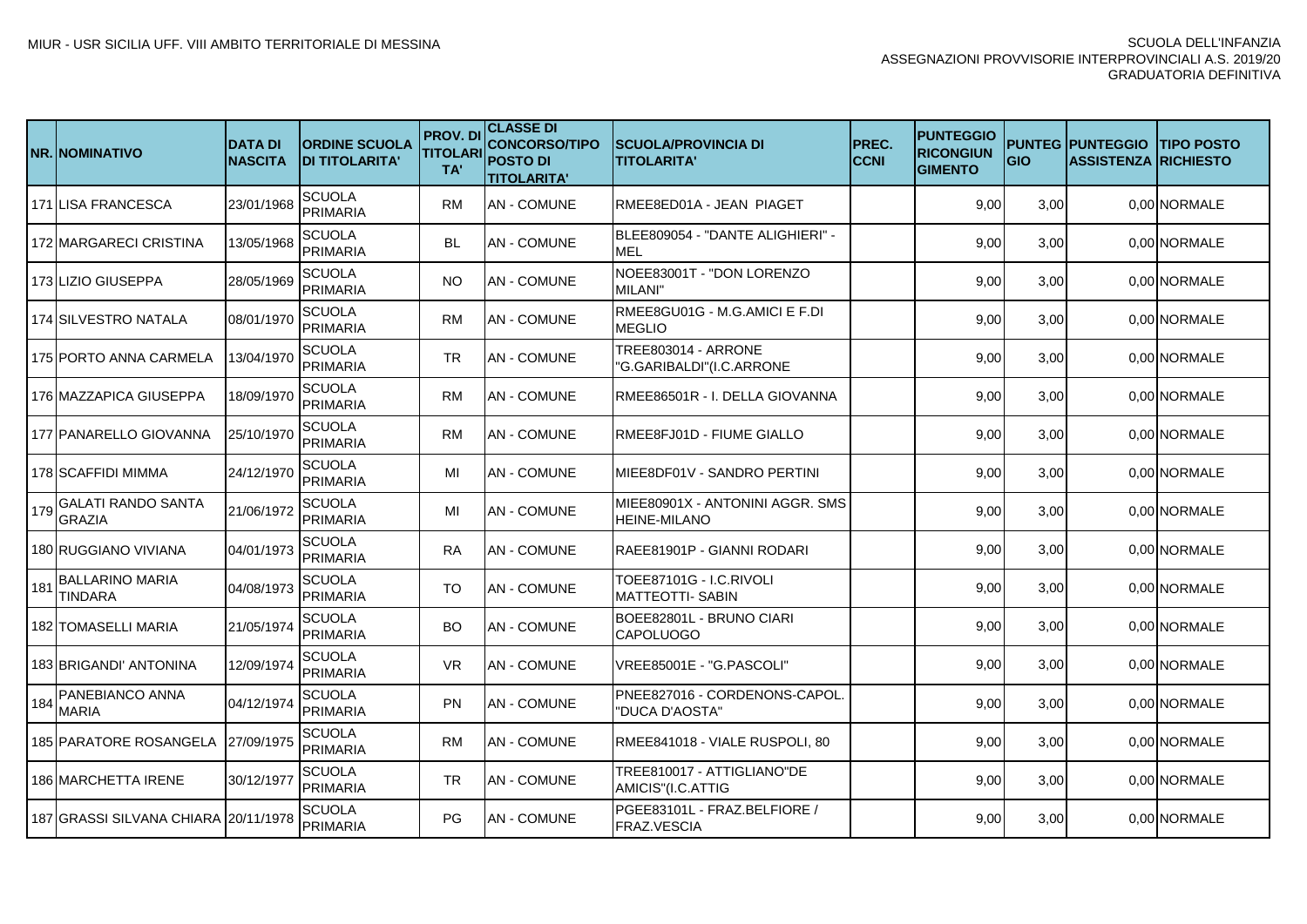|     | <b>NR.INOMINATIVO</b>                        | <b>DATA DI</b><br><b>NASCITA</b> | <b>ORDINE SCUOLA</b><br><b>DI TITOLARITA'</b> | <b>PROV. DI</b><br><b>TITOLARI</b><br>TA' | <b>CLASSE DI</b><br><b>CONCORSO/TIPO</b><br><b>POSTO DI</b><br><b>TITOLARITA'</b> | <b>SCUOLA/PROVINCIA DI</b><br><b>TITOLARITA'</b>     | <b>IPREC.</b><br><b>CCNI</b> | <b>PUNTEGGIO</b><br><b>RICONGIUN</b><br><b>GIMENTO</b> | <b>GIO</b> | <b>PUNTEG IPUNTEGGIO</b><br><b>ASSISTENZA RICHIESTO</b> | <b>ITIPO POSTO</b> |
|-----|----------------------------------------------|----------------------------------|-----------------------------------------------|-------------------------------------------|-----------------------------------------------------------------------------------|------------------------------------------------------|------------------------------|--------------------------------------------------------|------------|---------------------------------------------------------|--------------------|
| 188 | MARICCHIOLO<br><b>ELISABETTA</b>             | 30/10/1956                       | <b>SCUOLA</b><br><b>PRIMARIA</b>              | BA                                        | <b>AN - COMUNE</b>                                                                | BAEE846017 - VIA DI VENERE - 16<br>C.D.BARI          |                              | 6,00                                                   | 0,00       |                                                         | 0.00 NORMALE       |
| 189 | GUGLIANDOLO<br>ANTONINA                      | 12/08/1957                       | <b>SCUOLA</b><br>PRIMARIA                     | MN                                        | <b>AN - COMUNE</b>                                                                | MNEE80202P - SCUOLA PRIMARIA<br><b>CERESARA</b>      |                              | 6,00                                                   | 0,00       |                                                         | 0,00 NORMALE       |
|     | 190 AMALFI SARA                              | 18/08/1957                       | SCUOLA<br><b>PRIMARIA</b>                     | <b>RM</b>                                 | <b>AN - COMUNE</b>                                                                | RMEE85401A - I. C. "ARISTIDE<br>LEONORI"             |                              | 6,00                                                   | 0,00       |                                                         | 0.00 NORMALE       |
|     | 191 MANGANO GIUSEPPINA                       | 03/03/1960                       | SCUOLA<br><b>PRIMARIA</b>                     | TO                                        | <b>AN - COMUNE</b>                                                                | TOEE00401T - GIUSEPPE ALLIEVO                        |                              | 6,00                                                   | 0,00       |                                                         | 0.00 NORMALE       |
| 192 | <b>BRIGUGLIO PAOLA</b><br>CARMELA            | 30/03/1960                       | SCUOLA<br><b>PRIMARIA</b>                     | TO                                        | <b>AN - COMUNE</b>                                                                | TOEE00401T - GIUSEPPE ALLIEVO                        |                              | 6,00                                                   | 0,00       |                                                         | 0.00 NORMALE       |
| 193 | <b>PRUITI CIARELLO</b><br>CARMELA SEBASTIANA | 29/01/1961                       | <b>SCUOLA</b><br><b>PRIMARIA</b>              | CO                                        | IL - LINGUA<br><b>INGLESE</b>                                                     | COEE82701N - APPIANO GENTILE                         |                              | 6,00                                                   | 0,00       |                                                         | 0.00 NORMALE       |
|     | 194 FINOCCHIARO MARIA                        | 03/06/1961                       | <b>SCUOLA</b><br><b>PRIMARIA</b>              | <b>RM</b>                                 | <b>AN - COMUNE</b>                                                                | IRMEE8F2019 - L. PIRANDELLO                          |                              | 6.00                                                   | 0,00       |                                                         | 0.00 NORMALE       |
|     | 195 SCARFI' FRANCESCA                        | 09/09/1961                       | SCUOLA<br>PRIMARIA                            | TA                                        | <b>AN - COMUNE</b>                                                                | TAEE83901R - XXV LUGLIO                              |                              | 6,00                                                   | 0,00       |                                                         | 0,00 NORMALE       |
| 196 | <b>FALCO SCAMPITILLA</b><br>CALOGERA         | 18/04/1962                       | SCUOLA<br>PRIMARIA                            | MI                                        | <b>AN - COMUNE</b>                                                                | MIEE836018 - 'VIA G.CESARE' -<br><b>TURBIGO</b>      |                              | 6,00                                                   | 0,00       |                                                         | 0.00 NORMALE       |
|     | 197 SAUTA LETIZIA                            | 23/07/1962                       | SCUOLA<br>PRIMARIA                            | <b>PC</b>                                 | <b>AN - COMUNE</b>                                                                | PCEE00201T - GIULIO ALBERONI                         |                              | 6,00                                                   | 0,00       |                                                         | 0.00 NORMALE       |
|     | 198 TRIFIRO' CONCETTA                        | 30/08/1963                       | <b>SCUOLA</b><br>PRIMARIA                     | BA                                        | <b>AN - COMUNE</b>                                                                | BAEE84501B - "DON MARIO<br>DALESIO"                  |                              | 6,00                                                   | 0,00       |                                                         | 0.00 NORMALE       |
|     | 199 CANNISTRA' ROSA                          | 16/10/1963                       | <b>SCUOLA</b><br>PRIMARIA                     | <b>RM</b>                                 | <b>AN-COMUNE</b>                                                                  | RMEE85101V - MOZART-PRIMARIA<br>C. PORZIANO 2        |                              | 6,00                                                   | 0,00       |                                                         | 0,00 NORMALE       |
|     | 200 NIBALI ANNA MARIA                        | 17/10/1963                       | SCUOLA<br>PRIMARIA                            | MI                                        | <b>AN - COMUNE</b>                                                                | MIEE8ES016 - SCUOLA<br>ELEMENTARE BRAMANTE           |                              | 6,00                                                   | 0,00       |                                                         | 0,00 NORMALE       |
|     | 201   VICARIO MARIA CETTINA                  | 26/10/1963                       | SCUOLA<br>PRIMARIA                            | MI                                        | <b>AN - COMUNE</b>                                                                | IMIEE8F301L - EMILIO DE MARCHI                       |                              | 6,00                                                   | 0,00       |                                                         | 0,00 NORMALE       |
|     | 202 FARERI SANTO                             | 18/02/1964                       | SCUOLA<br>PRIMARIA                            | AT                                        | <b>AN - COMUNE</b>                                                                | ATEE81505G - SCUOLA PRIMARIA DI<br><b>INCISA SC.</b> |                              | 6,00                                                   | 0,00       |                                                         | 0.00 NORMALE       |
|     | 203 IVERSACI MARIA                           | 25/07/1964                       | <b>SCUOLA</b><br>PRIMARIA                     | <b>RM</b>                                 | <b>AN - COMUNE</b>                                                                | RMEE8GR02Q - VIA CASAL DEL<br><b>MARMO</b>           |                              | 6,00                                                   | 0,00       |                                                         | 0.00 NORMALE       |
| 204 | MOBILIA FRANCESCA<br><b>PAOLA</b>            | 31/07/1964                       | SCUOLA<br>PRIMARIA                            | MВ                                        | <b>AN - COMUNE</b>                                                                | IMBEE8DM01C - " G. MARCONI"                          |                              | 6,00                                                   | 0,00       |                                                         | 0.00 NORMALE       |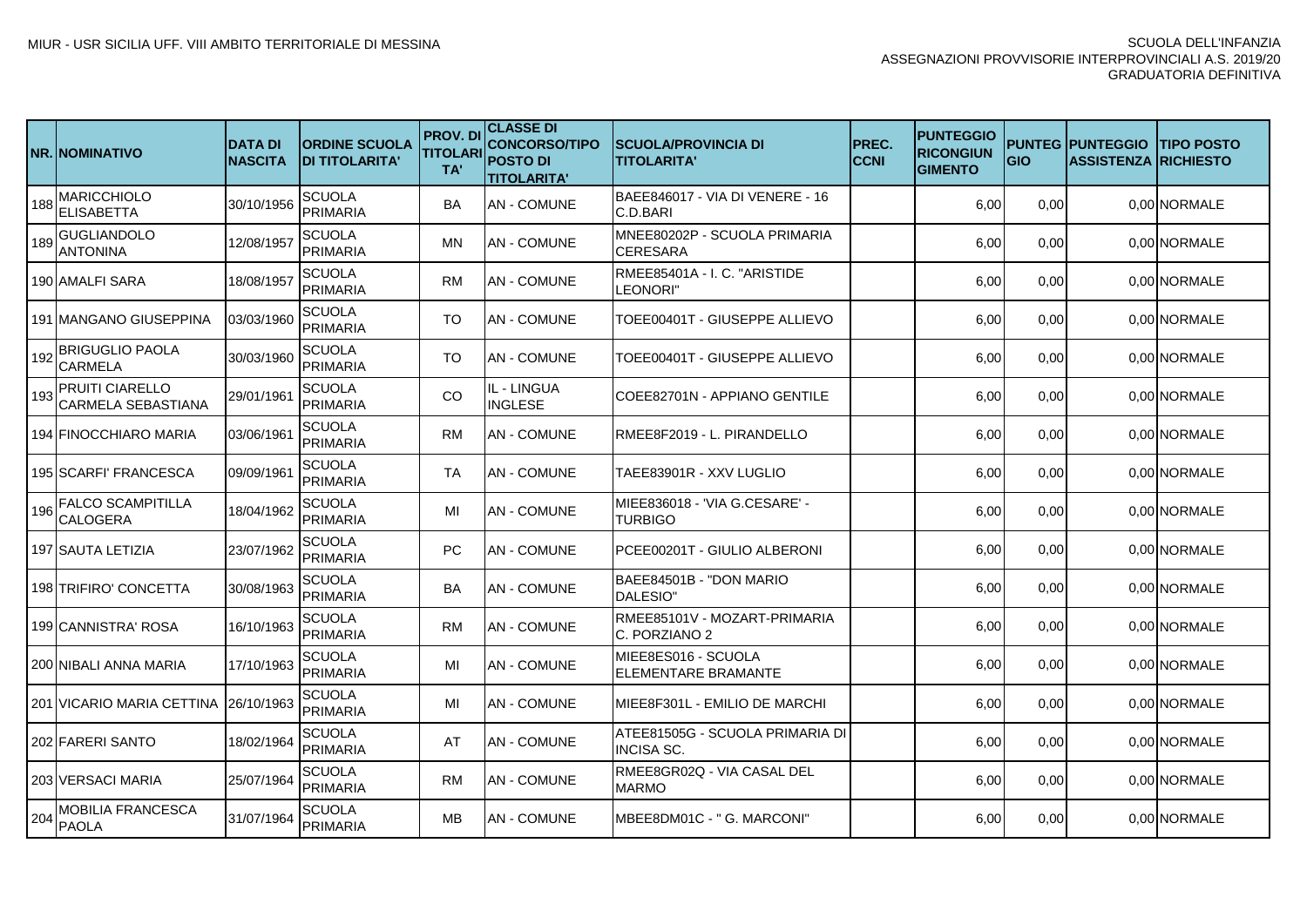|     | <b>NR.INOMINATIVO</b>                      | <b>DATA DI</b><br><b>NASCITA</b> | <b>ORDINE SCUOLA</b><br><b>DI TITOLARITA'</b> | <b>PROV.DI</b><br><b>TITOLARI</b><br>TA' | <b>CLASSE DI</b><br><b>CONCORSO/TIPO</b><br><b>POSTO DI</b><br><b>TITOLARITA'</b> | <b>ISCUOLA/PROVINCIA DI</b><br><b>TITOLARITA'</b>     | <b>IPREC.</b><br><b>CCNI</b> | <b>PUNTEGGIO</b><br><b>RICONGIUN</b><br><b>GIMENTO</b> | <b>GIO</b> | <b>PUNTEG IPUNTEGGIO</b><br><b>ASSISTENZA RICHIESTO</b> | <b>ITIPO POSTO</b> |
|-----|--------------------------------------------|----------------------------------|-----------------------------------------------|------------------------------------------|-----------------------------------------------------------------------------------|-------------------------------------------------------|------------------------------|--------------------------------------------------------|------------|---------------------------------------------------------|--------------------|
|     | 205 FUGAZZOTTO DOMENICA   27/01/1965       |                                  | SCUOLA<br><b>PRIMARIA</b>                     | FI.                                      | <b>AN - COMUNE</b>                                                                | FIEE842022 - NICCOLINI                                |                              | 6,00                                                   | 0,00       |                                                         | 0,00 NORMALE       |
|     | 206 RUGGERI MARIA GRAZIA                   | 15/02/1965                       | <b>SCUOLA</b><br><b>PRIMARIA</b>              | FI.                                      | <b>AN - COMUNE</b>                                                                | FIEE86001E - COLOMBO                                  |                              | 6,00                                                   | 0,00       |                                                         | 0.00 NORMALE       |
|     | 207 IPALELLA MARIA LUISA                   | 04/07/1965                       | <b>SCUOLA</b><br><b>PRIMARIA</b>              | VA                                       | <b>AN - COMUNE</b>                                                                | VAEE86901D - 4 NOVEMBRE -<br><b>VARESE-SAN FERMO-</b> |                              | 6,00                                                   | 0,00       |                                                         | 0.00 NORMALE       |
| 208 | <b>RIPARARE MIRELLA</b><br>ASSUNTA         | 23/07/1965                       | <b>SCUOLA</b><br><b>PRIMARIA</b>              | TO                                       | <b>AN - COMUNE</b>                                                                | TOEE8A7031 - I.C. NICHELINO III-<br>GIOV. XXIII       |                              | 6.00                                                   | 0.00       |                                                         | 0.00 NORMALE       |
|     | 209 BUCALO FORTUNATA                       | 04/02/1966                       | <b>SCUOLA</b><br><b>PRIMARIA</b>              | BO                                       | <b>AN - COMUNE</b>                                                                | BOEE859018 - SERRAZANETTI<br><b>CAPOLUOGO</b>         |                              | 6,00                                                   | 0,00       |                                                         | 0.00 NORMALE       |
| 210 | <b>LEMBO MARIA</b><br><b>ANTONIETTA</b>    | 18/06/1966                       | SCUOLA<br>PRIMARIA                            | <b>RM</b>                                | <b>AN - COMUNE</b>                                                                | RMEE8G1014 - CARLO EVANGELISTI                        |                              | 6,00                                                   | 0,00       |                                                         | 0.00 NORMALE       |
|     | 211 ZULLO GIUSEPPA                         | 31/08/1966                       | SCUOLA<br>PRIMARIA                            | MВ                                       | <b>AN - COMUNE</b>                                                                | MBEE8AC01C - "VITTORIO ALFIERI"                       |                              | 6,00                                                   | 0,00       |                                                         | 0.00 NORMALE       |
| 212 | <b>CONTI CANALARO</b><br>CONCETTINA        | 30/10/1966                       | SCUOLA<br>PRIMARIA                            | <b>RE</b>                                | <b>AN - COMUNE</b>                                                                | REEE84601D - BERGONZI A.                              |                              | 6,00                                                   | 0,00       |                                                         | 0.00 NORMALE       |
|     | 213 ISCIONTI GIUSEPPINA                    | 09/12/1966                       | SCUOLA<br>PRIMARIA                            | MI                                       | <b>AN - COMUNE</b>                                                                | MIEE8GF01P - PAPA GIOVANNI XXIII<br><b>BRESSO II</b>  |                              | 6,00                                                   | 0,00       |                                                         | 0.00 NORMALE       |
|     | 214 DE SALVO GIOVANNA                      | 07/03/1967                       | <b>SCUOLA</b><br>PRIMARIA                     | PV                                       | <b>AN - COMUNE</b>                                                                | IPVEE801013 - CHIGNOLO PO                             |                              | 6,00                                                   | 0,00       |                                                         | 0.00 NORMALE       |
|     | 215 SOTTILE ROSARIA                        | 17/05/1967                       | SCUOLA<br>PRIMARIA                            | <b>RM</b>                                | <b>AN-COMUNE</b>                                                                  | RMEE8F2019 - L. PIRANDELLO                            |                              | 6,00                                                   | 0,00       |                                                         | 0,00 NORMALE       |
| 216 | <b>SOFIA MORABITO</b><br><b>SEBASTIANA</b> | 26/06/1967                       | SCUOLA<br>PRIMARIA                            | FI.                                      | <b>AN-COMUNE</b>                                                                  | FIEE84901Q - GIOTTO                                   |                              | 6,00                                                   | 0,00       |                                                         | 0,00 NORMALE       |
|     | 217 BICO FRANCESCA IVANA 29/08/1967        |                                  | SCUOLA<br><b>PRIMARIA</b>                     | <b>BS</b>                                | <b>AN - COMUNE</b>                                                                | BSEE815015 - PRIMARIA<br><b>BERTOLOTTI BRESCIA</b>    |                              | 6,00                                                   | 0,00       |                                                         | 0,00 NORMALE       |
|     | 218 ISACCA' LETTERIA                       | 14/02/1968                       | <b>SCUOLA</b><br>PRIMARIA                     | SI                                       | <b>AN - COMUNE</b>                                                                | SIEE815011 - EDMONDO DE AMICIS<br>ABBADIA SS          |                              | 6,00                                                   | 0,00       |                                                         | 0.00 NORMALE       |
|     | 219 ARENA AGATA                            | 28/04/1968                       | SCUOLA<br>PRIMARIA                            | <b>RG</b>                                | <b>AN - COMUNE</b>                                                                | RGEE832016 - ACATE CENTRALE                           |                              | 6,00                                                   | 0,00       |                                                         | 0.00 NORMALE       |
|     | 220 IMARGUGLIO FRANCA                      | 03/05/1968                       | SCUOLA<br><b>PRIMARIA</b>                     | FI.                                      | <b>AN - COMUNE</b>                                                                | FIEE854017 - VILLANI                                  |                              | 6,00                                                   | 0,00       |                                                         | 0.00 NORMALE       |
|     | 221 BENVEGNA CATERINA                      | 10/06/1968                       | SCUOLA<br>PRIMARIA                            | MI                                       | <b>AN - COMUNE</b>                                                                | MIEE8EF01D - VIA ALDO MORO-<br><b>ROBBIOLO</b>        |                              | 6,00                                                   | 0,00       |                                                         | 0.00 NORMALE       |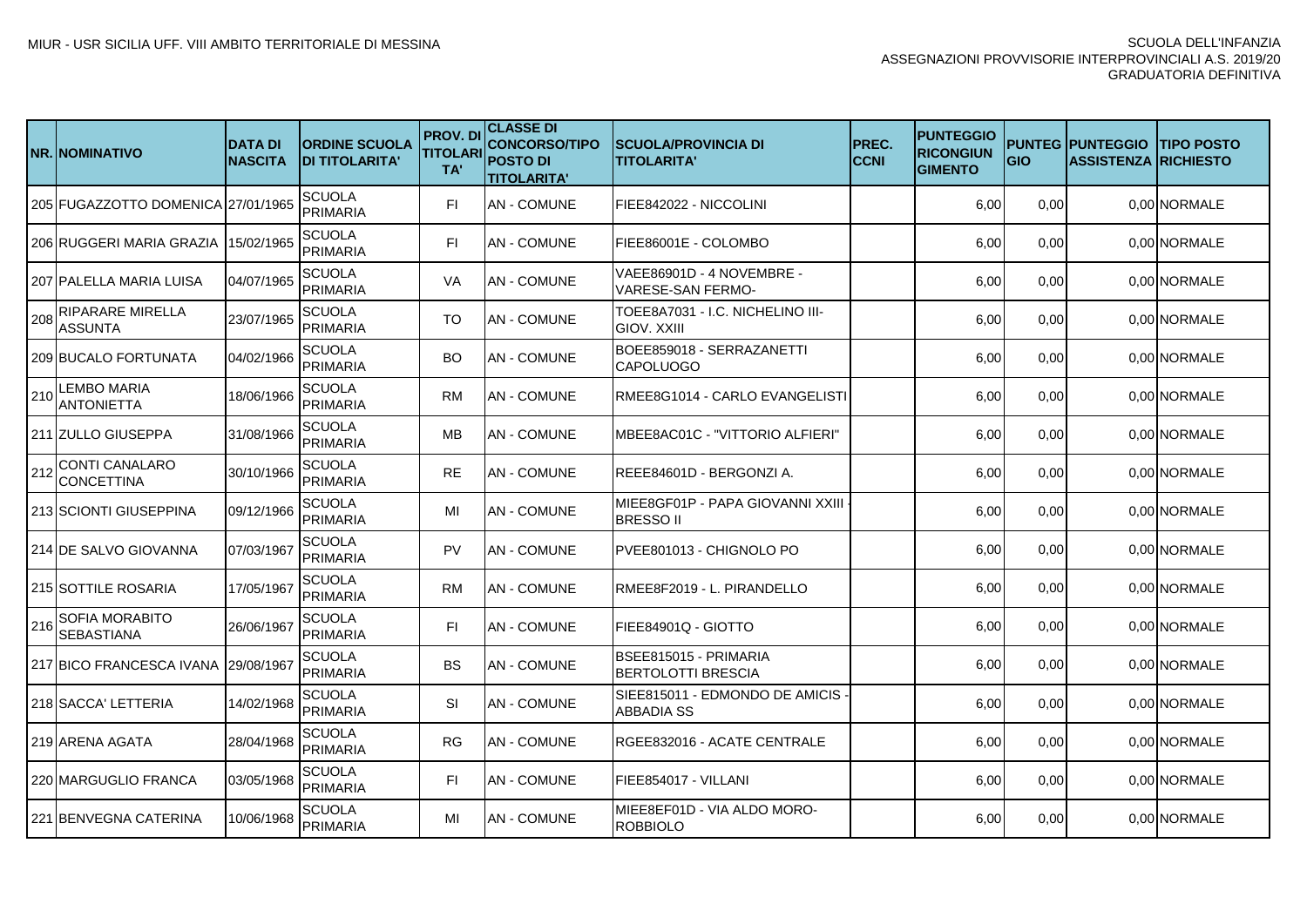|     | <b>NR.INOMINATIVO</b>                    | <b>DATA DI</b><br><b>NASCITA</b> | <b>ORDINE SCUOLA</b><br><b>DI TITOLARITA'</b> | <b>PROV. DI</b><br><b>TITOLARI</b><br>TA' | <b>CLASSE DI</b><br><b>CONCORSO/TIPO</b><br><b>POSTO DI</b><br><b>TITOLARITA'</b> | <b>ISCUOLA/PROVINCIA DI</b><br><b>TITOLARITA'</b>  | <b>IPREC.</b><br>ICCNI | <b>PUNTEGGIO</b><br><b>RICONGIUN</b><br><b>GIMENTO</b> | <b>GIO</b> | <b>PUNTEG IPUNTEGGIO</b><br><b>ASSISTENZA RICHIESTO</b> | <b>ITIPO POSTO</b> |
|-----|------------------------------------------|----------------------------------|-----------------------------------------------|-------------------------------------------|-----------------------------------------------------------------------------------|----------------------------------------------------|------------------------|--------------------------------------------------------|------------|---------------------------------------------------------|--------------------|
| 222 | <b>SCARFI FLAVIA</b><br>ANTONELLA        | 31/10/1968                       | <b>SCUOLA</b><br><b>PRIMARIA</b>              | LI.                                       | <b>AN - COMUNE</b>                                                                | LIEE81702A - "NAZARIO SAURO"                       |                        | 6,00                                                   | 0,00       |                                                         | 0.00 NORMALE       |
| 223 | <b>CASDIA FORTUNATA</b><br>SANTINA MARIA | 02/02/1969                       | <b>SCUOLA</b><br>PRIMARIA                     | <b>RM</b>                                 | IAN - COMUNE                                                                      | RMEE8DX017 - GIOVANNI FALCONE                      |                        | 6,00                                                   | 0,00       |                                                         | 0,00 NORMALE       |
|     | 224ICICCONE MARIA                        | 05/05/1969                       | <b>SCUOLA</b><br><b>PRIMARIA</b>              | CO                                        | <b>AN - COMUNE</b>                                                                | COEE846046 - FIGINO S.                             |                        | 6,00                                                   | 0,00       |                                                         | 0.00 NORMALE       |
| 225 | CATANZARO MARIA<br><b>BETTINA</b>        | 09/08/1969                       | SCUOLA<br><b>PRIMARIA</b>                     | VA                                        | <b>AN-COMUNE</b>                                                                  | VAEE828017 - P.V. RUSCONI -<br><b>CARAVATE</b>     |                        | 6,00                                                   | 0,00       |                                                         | 0.00 NORMALE       |
|     | 226   GALA MARIA GRAZIA                  | 27/08/1969                       | SCUOLA<br><b>PRIMARIA</b>                     | <b>BS</b>                                 | EH - SOST. MINORAT<br><b>PSICOFISICI</b>                                          | BSEE89201E - SCUOLA PRIMARIA DI<br>TRAVAGLIATO     |                        | 6,00                                                   | 0,00       |                                                         | 0.00 NORMALE       |
|     | 227 IBRUNO STEFANIA                      | 22/12/1969                       | SCUOLA<br><b>PRIMARIA</b>                     | AR                                        | IAN - COMUNE                                                                      | AREE82801V - "LUIGI GORI"                          |                        | 6,00                                                   | 0,00       |                                                         | 0.00 NORMALE       |
| 228 | POMODORO VITTORIA<br><b>EPIFANIA</b>     | 06/01/1970                       | <b>SCUOLA</b><br><b>PRIMARIA</b>              | <b>RM</b>                                 | <b>AN - COMUNE</b>                                                                | RMEE85401A - I. C. "ARISTIDE<br>LEONORI"           |                        | 6,00                                                   | 0,00       |                                                         | 0.00 NORMALE       |
|     | 229 MAIORANA CARMELA                     | 29/01/1970                       | <b>SCUOLA</b><br><b>PRIMARIA</b>              | FI.                                       | <b>AN - COMUNE</b>                                                                | FIEE87402D - DE AMICIS                             |                        | 6,00                                                   | 0,00       |                                                         | 0,00 NORMALE       |
|     | 230 ITRISCARI SIGNORINA                  | 14/04/1970                       | <b>SCUOLA</b><br>PRIMARIA                     | SI                                        | <b>AN - COMUNE</b>                                                                | SIEE81701L - FEDERIGO TOZZI                        |                        | 6,00                                                   | 0,00       |                                                         | 0.00 NORMALE       |
|     | 231 BARNA MARIA GRAZIA                   | 26/04/1970                       | <b>SCUOLA</b><br>PRIMARIA                     | <b>RM</b>                                 | <b>AN - COMUNE</b>                                                                | RMEE805015 - QUATTRO<br><b>NOVEMBRE</b>            |                        | 6,00                                                   | 0,00       |                                                         | 0.00 NORMALE       |
|     | 232 FRASSICA MARIA                       | 10/05/1970                       | <b>SCUOLA</b><br>PRIMARIA                     | <b>CN</b>                                 | <b>AN - COMUNE</b>                                                                | CNEE841017 - CHIUSA DI PESIO -<br><b>CAPOLUOGO</b> |                        | 6,00                                                   | 0,00       |                                                         | 0.00 NORMALE       |
|     | 233   CORBINO GRAZIELLA                  | 10/06/1970                       | <b>SCUOLA</b><br>PRIMARIA                     | MI                                        | <b>AN-COMUNE</b>                                                                  | MIEE8AG01V - VIA VAL LAGARINA -<br><b>MILANO</b>   |                        | 6,00                                                   | 0,00       |                                                         | 0,00 NORMALE       |
|     | 234 FAUDALE GIUSEPPINA                   | 13/06/1971                       | SCUOLA<br>PRIMARIA                            | <b>CT</b>                                 | <b>AN - COMUNE</b>                                                                | CTEE8A6011 - SANTE GIUFFRIDA                       |                        | 6,00                                                   | 0,00       |                                                         | 0,00 NORMALE       |
| 235 | ZIINO COLANINO<br><b>ANTONINO</b>        | 19/06/1971                       | SCUOLA<br>PRIMARIA                            | MI                                        | <b>AN - COMUNE</b>                                                                | MIEE85101A - D.ALIGHIERI -<br><b>RESCALDINA</b>    |                        | 6,00                                                   | 0,00       |                                                         | 0,00 NORMALE       |
|     | 236 SCUDERI MARIA CATENA 105/09/1971     |                                  | SCUOLA<br><b>PRIMARIA</b>                     | <b>RM</b>                                 | <b>AN - COMUNE</b>                                                                | RMEE8EN016 - CASAL DE' PAZZI -<br>ZONA A/1         |                        | 6,00                                                   | 0,00       |                                                         | 0.00 NORMALE       |
|     | 237 IMERENDA FRANCA                      | 02/09/1973                       | <b>SCUOLA</b><br>PRIMARIA                     | VA                                        | <b>AN - COMUNE</b>                                                                | VAEE86102X - MONSIGNOR<br><b>BONETTA - FERNO -</b> |                        | 6,00                                                   | 0,00       |                                                         | 0.00 NORMALE       |
| 238 | VIRZI' BEVACQUA<br><b>MARIELLA</b>       | 06/01/1974                       | SCUOLA<br>PRIMARIA                            | BO.                                       | <b>AN - COMUNE</b>                                                                | BOEE81001B - CASTELLETTO                           |                        | 6,00                                                   | 0,00       |                                                         | 0.00 NORMALE       |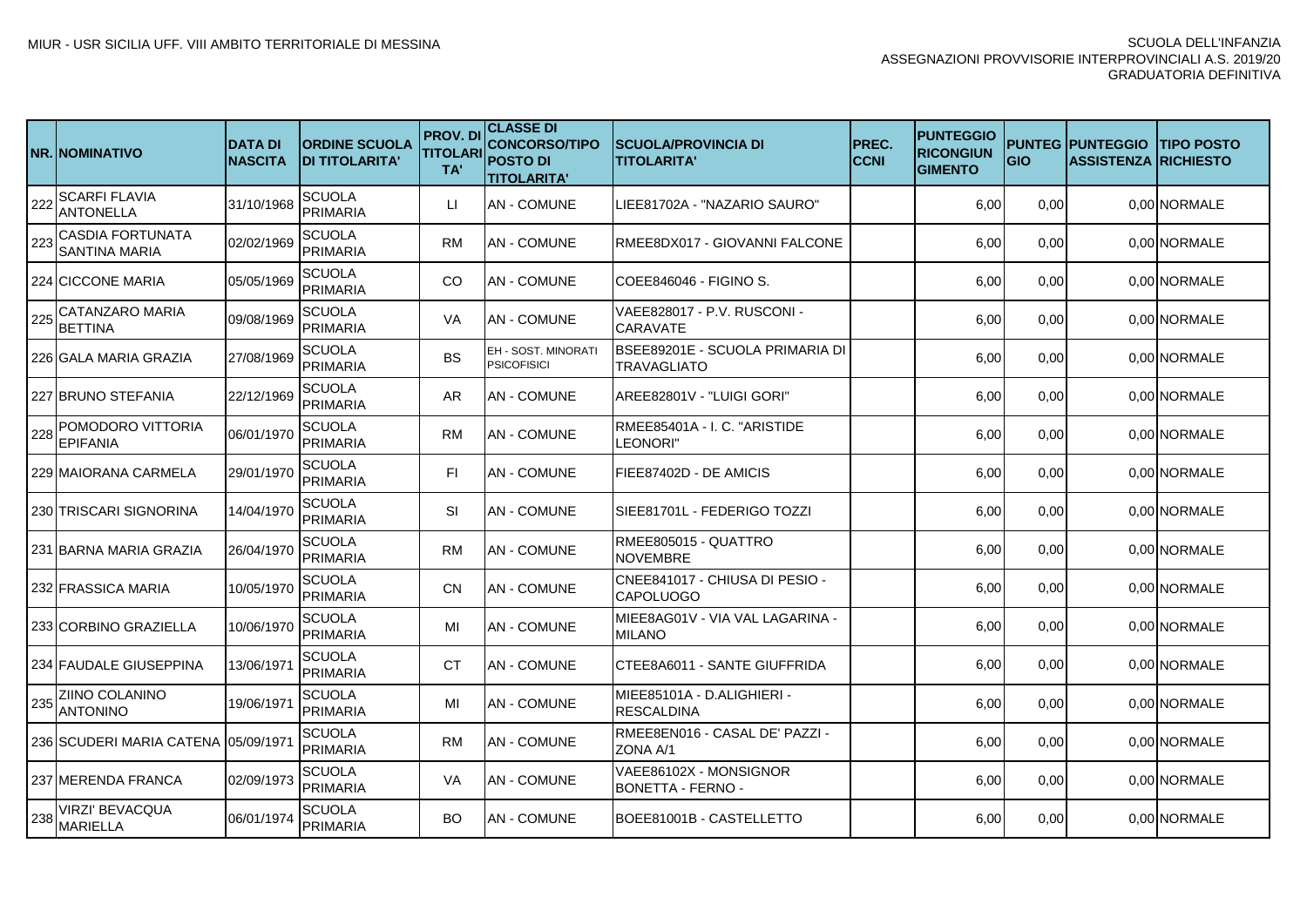|     | <b>NR.INOMINATIVO</b>                       | <b>DATA DI</b><br><b>NASCITA</b> | <b>ORDINE SCUOLA</b><br><b>DI TITOLARITA'</b> | <b>PROV.DI</b><br><b>TITOLARI</b><br>TA' | <b>CLASSE DI</b><br><b>CONCORSO/TIPO</b><br><b>POSTO DI</b><br><b>TITOLARITA'</b> | <b>ISCUOLA/PROVINCIA DI</b><br><b>TITOLARITA'</b>    | PREC.<br><b>CCNI</b> | <b>PUNTEGGIO</b><br><b>RICONGIUN</b><br><b>GIMENTO</b> | <b>GIO</b> | <b>PUNTEG PUNTEGGIO</b><br><b>ASSISTENZA RICHIESTO</b> | <b>TIPO POSTO</b> |
|-----|---------------------------------------------|----------------------------------|-----------------------------------------------|------------------------------------------|-----------------------------------------------------------------------------------|------------------------------------------------------|----------------------|--------------------------------------------------------|------------|--------------------------------------------------------|-------------------|
|     | 239 GITTO DANIELA                           | 02/05/1974                       | <b>SCUOLA</b><br><b>PRIMARIA</b>              | LO                                       | <b>AN - COMUNE</b>                                                                | LOEE81701E - PRIMARIA A.V<br>GENTILE - CODOGNO.      |                      | 6,00                                                   | 0.00       |                                                        | 0,00 NORMALE      |
|     | 240 IGREGORIO ANGELA                        | 03/08/1974                       | <b>SCUOLA</b><br><b>PRIMARIA</b>              | <b>CT</b>                                | EH - SOST. MINORATI<br><b>PSICOFISICI</b>                                         | ICTEE8AP01R - CD C. COLLODI<br><b>SCORDIA</b>        |                      | 6,00                                                   | 0,00       |                                                        | 0.00 NORMALE      |
| 241 | CENTORRINO ANGELA<br><b>RITA</b>            | 09/11/1974                       | <b>SCUOLA</b><br>PRIMARIA                     | MВ                                       | <b>AN - COMUNE</b>                                                                | MBEE8GA01C - F.LLI CERVI                             |                      | 6,00                                                   | 0.00       |                                                        | 0,00 NORMALE      |
|     | 242 IACCETTA MARIANNA                       | 20/12/1974                       | <b>SCUOLA</b><br><b>PRIMARIA</b>              | MI                                       | <b>AN - COMUNE</b>                                                                | MIEE8C501C - S. GIUSEPPE<br>CALASANZIO-MILANO        |                      | 6,00                                                   | 0.00       |                                                        | 0.00 NORMALE      |
|     | 243 BRUNO CONCETTA                          | 20/01/1975                       | <b>SCUOLA</b><br><b>PRIMARIA</b>              | MI                                       | <b>AN - COMUNE</b>                                                                | MIEE8EN02P - XXV APRILE -<br><b>CORMANO</b>          |                      | 6,00                                                   | 0.00       |                                                        | 0.00 NORMALE      |
| 244 | <b>SCAFFIDI MANCOSALE</b><br><b>ROSETTA</b> | 29/03/1975                       | <b>SCUOLA</b><br><b>PRIMARIA</b>              | <b>RM</b>                                | <b>AN - COMUNE</b>                                                                | RMEE8BV017 - PARCO DI VEIO                           |                      | 6,00                                                   | 0,00       |                                                        | 0,00 NORMALE      |
| 245 | <b>SCAFFIDI MARIA</b><br><b>TINDARA</b>     | 03/02/1979                       | <b>SCUOLA</b><br><b>PRIMARIA</b>              | <b>RA</b>                                | EH - SOST. MINORATI<br><b>PSICOFISICI</b>                                         | RAEE81401G - "GARIBALDI G." -<br>LUGO                |                      | 6,00                                                   | 0,00       |                                                        | 0.00 NORMALE      |
|     | 246 GELSOMINO FRANCESCA 02/09/1979          |                                  | SCUOLA<br><b>PRIMARIA</b>                     | MI                                       | <b>AN - COMUNE</b>                                                                | MIEE8AP01B - PIAZZA COSTA-<br>ICINISELLO BALSAMO     |                      | 6,00                                                   | 0,00       |                                                        | 0,00 NORMALE      |
|     | 247 LOPEZ FRANCESCA                         | 14/09/1979                       | <b>SCUOLA</b><br><b>PRIMARIA</b>              | MI                                       | <b>AN-COMUNE</b>                                                                  | MIEE8AN01G - LARGO GUERRIERI<br>GONZAGA-MILANO       |                      | 6,00                                                   | 0,00       |                                                        | 0.00 NORMALE      |
|     | 248 GUGLIELMO MARIA                         | 05/10/1979                       | SCUOLA<br>PRIMARIA                            | MI                                       | <b>AN - COMUNE</b>                                                                | MIEE87701E - "SACCO E VANZETTI"<br><b>OPERA</b>      |                      | 6,00                                                   | 0,00       |                                                        | 0,00 NORMALE      |
| 249 | <b>BUONOCORE VERONICA</b><br><b>MARIA</b>   | 19/01/1980                       | <b>SCUOLA</b><br>PRIMARIA                     | <b>RM</b>                                | <b>AN - COMUNE</b>                                                                | RMEE834015 - MARINI                                  |                      | 6,00                                                   | 0,00       |                                                        | 0,00 NORMALE      |
| 250 | <b>PRUITI CIARELLO</b><br><b>FEDERICA</b>   | 07/05/1980                       | <b>SCUOLA</b><br><b>PRIMARIA</b>              | MI                                       | <b>AN - COMUNE</b>                                                                | MIEE8AR013 - GARIBALDI -<br><b>CINISELLO BALSAMO</b> |                      | 6.00                                                   | 0,00       |                                                        | 0.00 NORMALE      |
|     | 251 CARDILE GIACOMA                         | 31/07/1980                       | <b>SCUOLA</b><br>PRIMARIA                     | TO                                       | <b>AN - COMUNE</b>                                                                | TOEE8BS01A - I.C.<br>ICASTELLAMONTE-CAP.             |                      | 6,00                                                   | 0,00       |                                                        | 0,00 NORMALE      |
| 252 | <b>VALERIO LABIA</b><br><b>CARMELA</b>      | 07/11/1980                       | <b>SCUOLA</b><br><b>PRIMARIA</b>              | <b>BS</b>                                | <b>AN - COMUNE</b>                                                                | BSEE82701B - OSPITALETTO<br>CAP.'A.M.CANOSSI'        |                      | 6,00                                                   | 0,00       |                                                        | 0,00 NORMALE      |
|     | 253 FRASSICA CONCETTA                       | 10/04/1981                       | <b>SCUOLA</b><br><b>PRIMARIA</b>              | <b>CN</b>                                | EH - SOST. MINORATI<br><b>PSICOFISICI</b>                                         | ICNEE86101C - CUNEO - CAP. "LUIGI<br>EINAUDI"        |                      | 6,00                                                   | 0.00       |                                                        | 0,00 NORMALE      |
|     | 254 RIGGIO STEFANIA                         | 10/11/1981                       | <b>SCUOLA</b><br><b>PRIMARIA</b>              | <b>GE</b>                                | <b>AN - COMUNE</b>                                                                | IGEEE85604V - S.EL. - E.FERMI -                      |                      | 6,00                                                   | 0,00       |                                                        | 0,00 NORMALE      |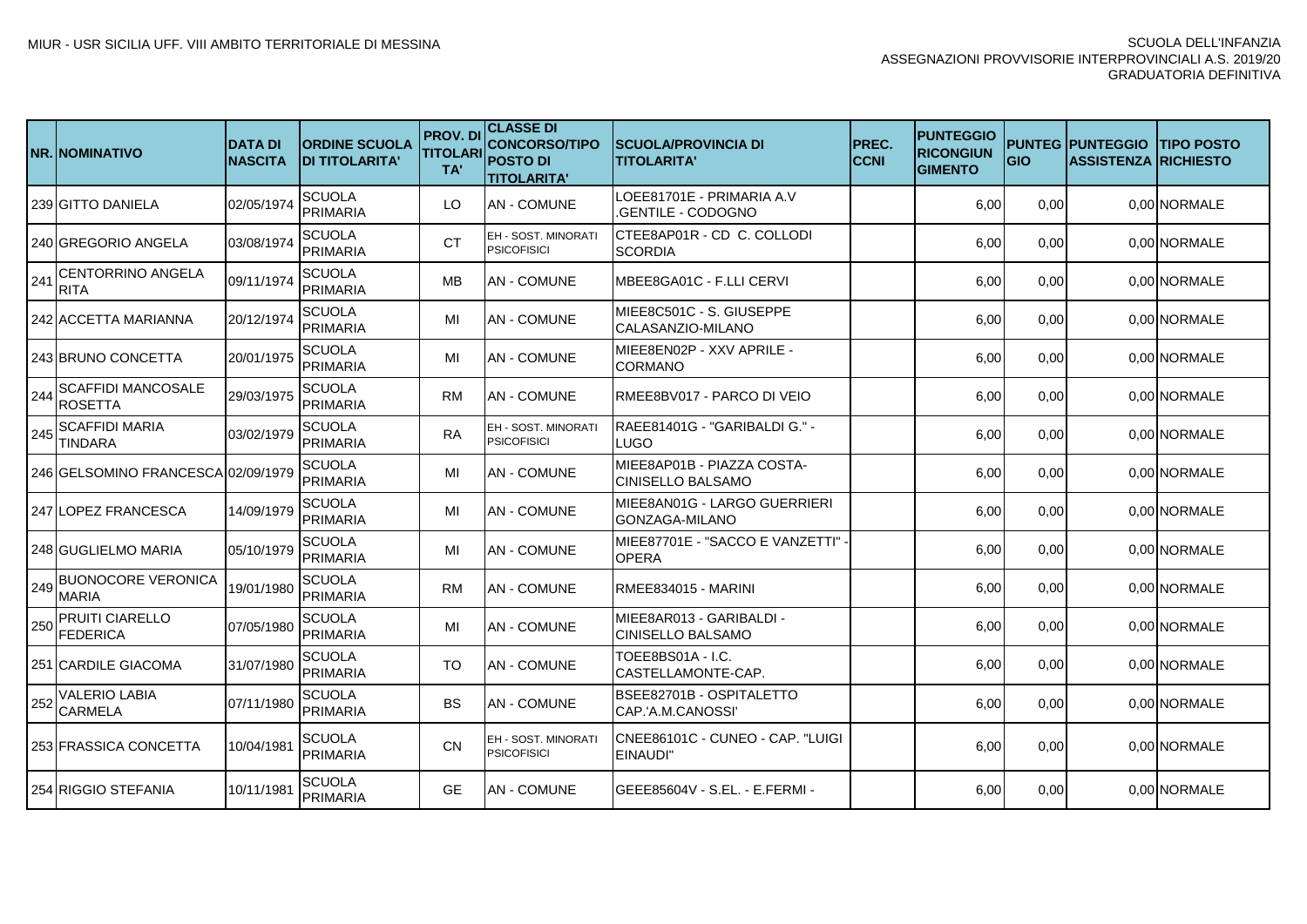| <b>INR. INOMINATIVO</b>                | <b>IDATA DI</b><br><b>INASCITA</b> | <b>IORDINE SCUOLA</b><br><b>IDI TITOLARITA'</b> | <b>PROV.DI</b><br><b>TITOLARI</b><br>TA' | <b>CLASSE DI</b><br><b>CONCORSO/TIPO</b><br><b>POSTO DI</b><br><b>ITITOLARITA'</b> | <b>ISCUOLA/PROVINCIA DI</b><br><b>ITITOLARITA'</b>     | <b>IPREC.</b><br><b>CCNI</b> | <b>PUNTEGGIO</b><br><b>RICONGIUN</b><br><b>GIMENTO</b> | <b>IGIO</b> | <b>PUNTEG PUNTEGGIO</b><br><b>IASSISTENZA IRICHIESTO</b> | <b>ITIPO POSTO</b> |
|----------------------------------------|------------------------------------|-------------------------------------------------|------------------------------------------|------------------------------------------------------------------------------------|--------------------------------------------------------|------------------------------|--------------------------------------------------------|-------------|----------------------------------------------------------|--------------------|
| <b>IRAIMONDO VENERA</b><br>$255$ UUCIA | 14/05/1982                         | <b>SCUOLA</b><br><b>PRIMARIA</b>                | MI                                       | AN - COMUNE                                                                        | <b>IMIEE8BL01E - VIA MOLISE -</b><br><b>IPIOLTELLO</b> |                              | 6,00                                                   | 0.00        |                                                          | 0.00 NORMALE       |
| 256 STRANGIS VANESSA                   | 04/07/1982                         | <b>SCUOLA</b><br>PRIMARIA                       | <b>RA</b>                                | AN - COMUNE                                                                        | RAEE82702P - PASCOLI G. -<br><b>RAVENNA</b>            |                              | 6,00                                                   | 0.00        |                                                          | 0.00 NORMALE       |
| 257 CAMINITI VALENTINA                 | 13/02/1985                         | <b>SCUOLA</b><br><b>PRIMARIA</b>                | <b>RM</b>                                | EH - SOST. MINORATI<br><b>PSICOFISICI</b>                                          | <b>IRMEE85301E - NUOVA EUROPA</b>                      |                              | 6,00                                                   | 0.00        |                                                          | 0.00 SOSTEGNO      |
| 258 RIZZO MARIANNA                     | 15/07/1977                         | <b>SCUOLA</b><br><b>PRIMARIA</b>                | <b>BO</b>                                | <b>AN - COMUNE</b>                                                                 | BOEE86301X - BAZZANO<br><b>CAPOLUOGO</b>               |                              | 0,00                                                   | 0.00        |                                                          | 0.00 NORMALE       |
| 259 D'ARRIGO LUCIA ELENA               | 02/06/1981                         | <b>SCUOLA</b><br><b>PRIMARIA</b>                | <b>BA</b>                                | AN - COMUNE                                                                        | BAEE84501B - "DON MARIO<br>DALESIO"                    |                              | 0,00                                                   | 0.00        |                                                          | 0.00 NORMALE       |